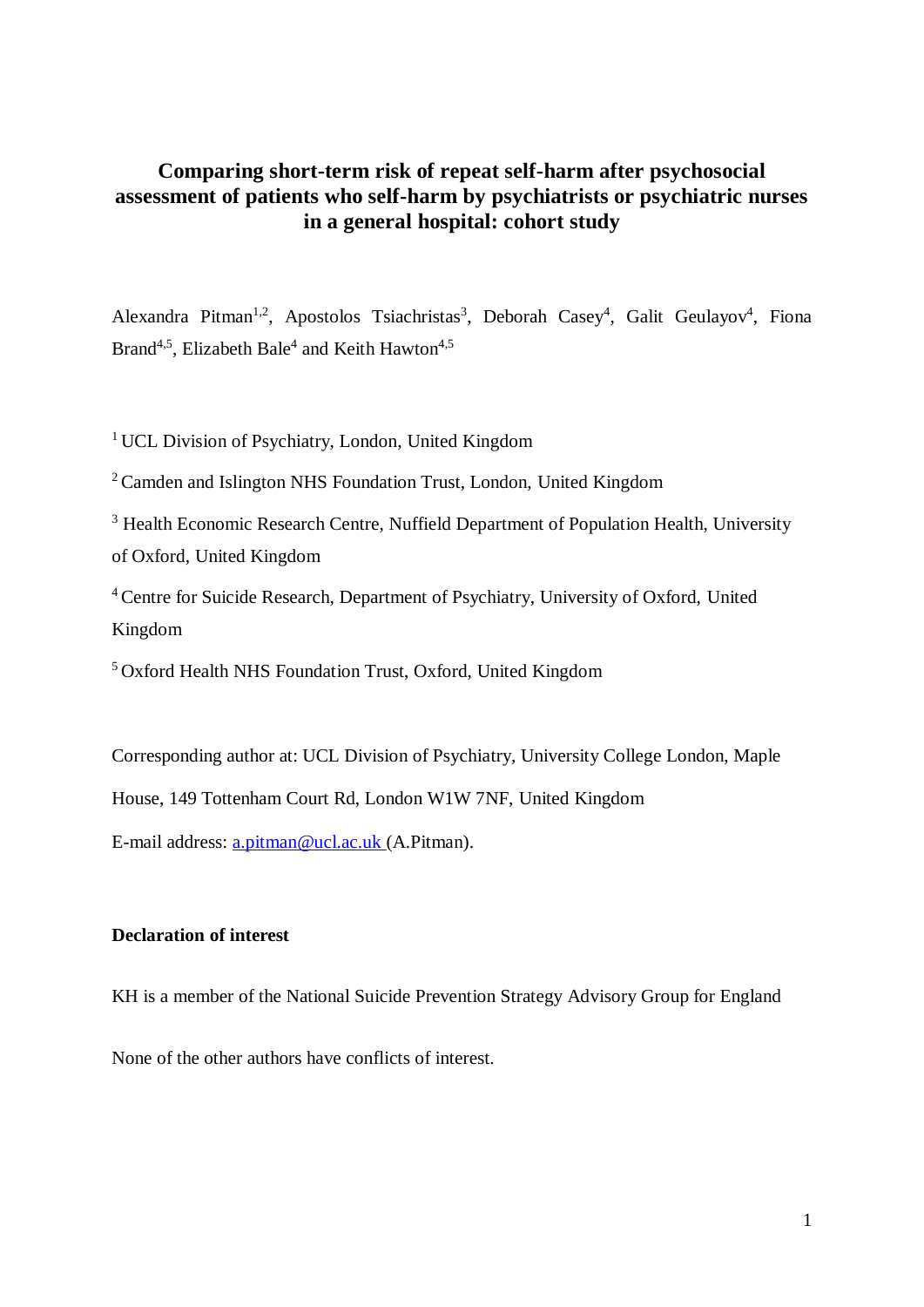## **Abstract**

## **Background**

There is mixed evidence for whether psychosocial assessment following hospital presentation for self-harm reduces self-harm repetition. A possible reason is the differences in professional background of assessors (primarily psychiatrists and psychiatric nurses) due to variability in training and therapist style.

#### **Methods**

Using data from the Oxford Monitoring System for Self-harm, we analysed data on patients making their first emergency department (ED) presentation for self-harm between 2000 and 2014, followed-up until 2015. Using logistic regression, we estimated the probability of repeat self-harm within 12 months, comparing: i) patients receiving psychosocial assessment *versus* none, adjusting for age, gender, self-harm method, past self-harm presentation, and general hospital admission; and ii) patients assessed by a psychiatric nurse *versus* those assessed by a psychiatrist, adjusting for age, self-harm method, time and year of presentation.

## **Results**

The 12,652 patients who had an index ED presentation for self-harm during the study period accounted for 24,450 presentations, in 17,303 (71%) of which a psychosocial assessment was conducted; in 9,318 (54%) by a psychiatric nurse and in 7,692 (45%) by a psychiatrist. We found a reduced probability of repeat self-harm presentation among patients receiving psychosocial assessment *versus* none (adjusted odds ratio [AOR]=0.70; 95% CI=0.65-0.75; p<0.001), but no differences between patients assessed by a psychiatric nurse or a psychiatrist (AOR=1.05; 95% CI=0.98-1.13; p=0.129).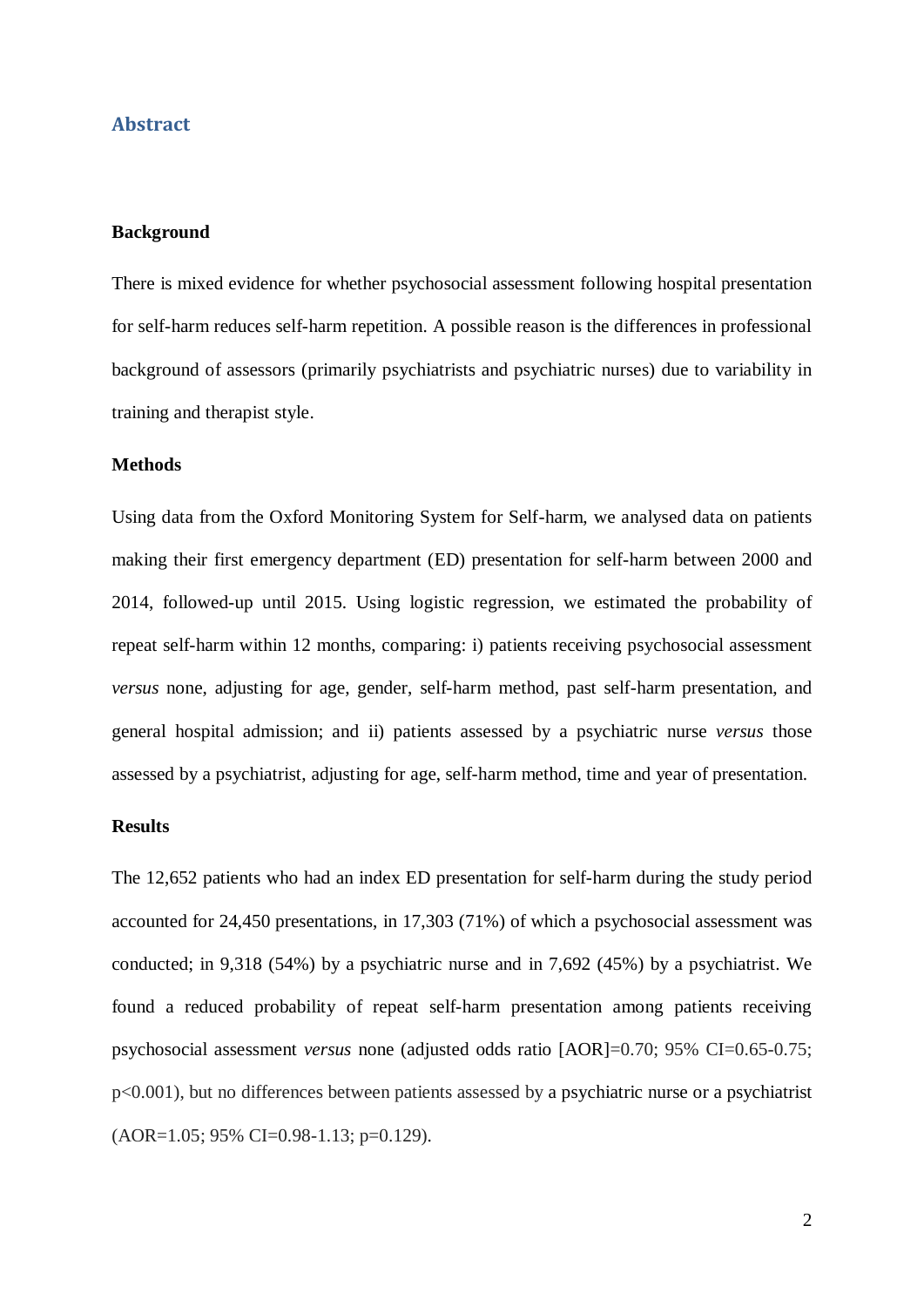# **Limitations**

Findings from a single hospital may not be generalizable to other settings.

# **Conclusions**

Short-term risk of repeat self-harm after psychosocial assessment for self-harm may not differ by the assessor's professional background.

# **Key words**

self-harm; psychosocial assessment; emergency department; psychiatrist; psychiatric nurse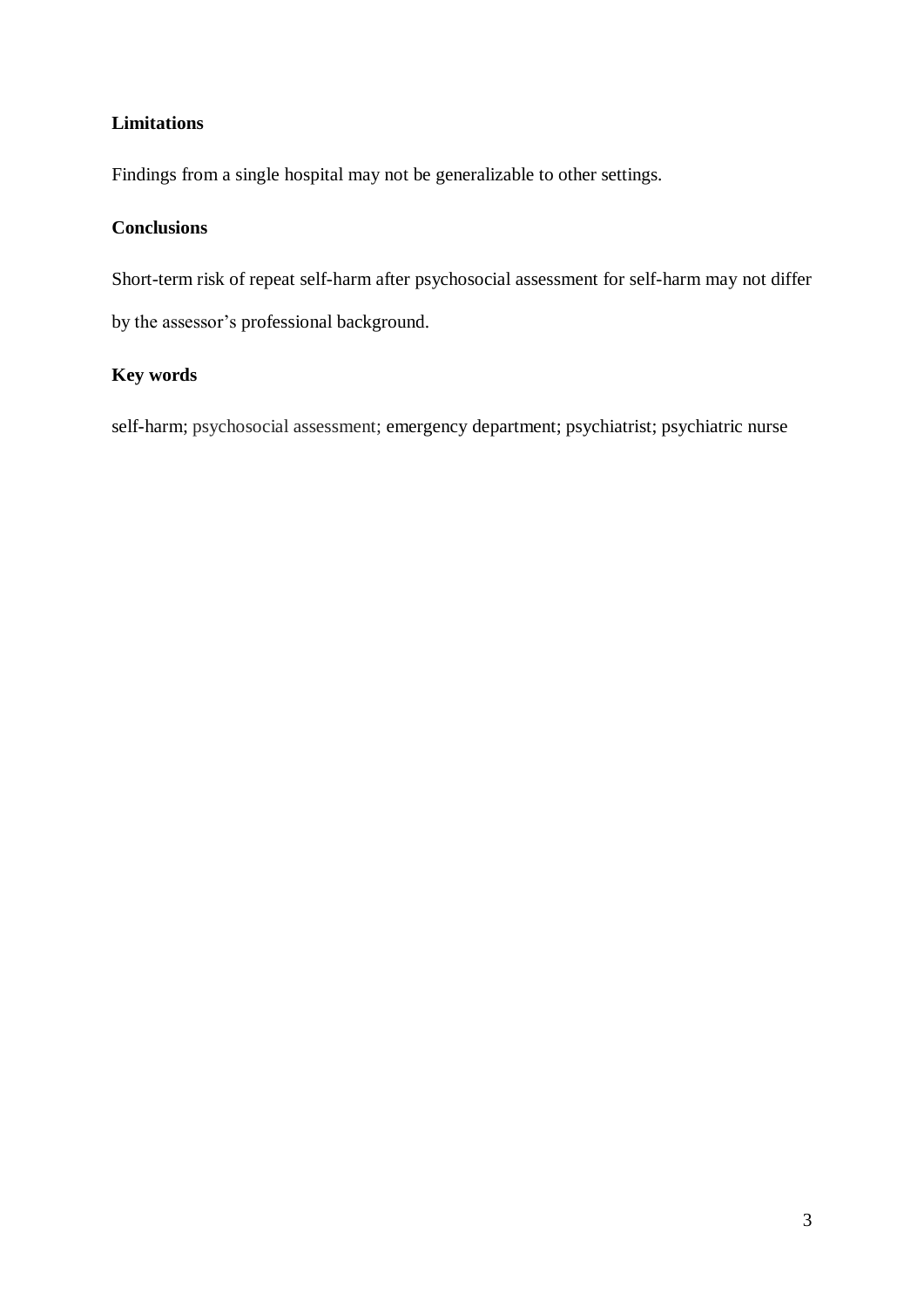# Background

There are approximately 220,000 presentations annually to British emergency departments (EDs) by people who have self-harmed (Hawton et al., 2007) and these patients have an elevated risk of subsequent suicide (Carroll et al., 2014; Geulayov et al., 2019). Psychosocial assessment by a mental health professional is recommended as routine care following an episode of self-harm in guidelines produced by the Royal College of Psychiatrists and the Royal College of Emergency Medicine (Royal College of Psychiatrists, 2010a; Royal College of Psychiatrists, 2013), and the National Institute for Health and Clinical Excellence (NICE) (National Institute for Health and Care Excellence (NICE), 2004). Such assessments are therefore a high-volume activity for psychiatrists and psychiatric nurses, who are expected to formulate a short-term management plan addressing needs and risks (National Institute for Health and Care Excellence (NICE), 2004). However, there is mixed evidence for a reduced risk of repeat self-harm following psychosocial assessment in Britain (Bergen et al., 2010; Carroll et al., 2016; Kapur N et al., 2008; Kapur et al., 2002; Kapur et al., 2013; Steeg et al., 2018). This suggests a need to understand better what the assessment involves and what its active components might be. Guidance on the content and style of the psychosocial assessment is currently minimal, with NICE guidelines on the short-term management of self-harm explaining only that it should be a "therapeutic process to understand and engage the service user" and not solely a comprehensive assessment of needs and risk (National Institute for Health and Care Excellence (NICE), 2004). Guidelines on the longer-term management list the context of the needs to be assessed, including "the need for psychological intervention, social care and support, occupational rehabilitation, and also drug treatment for any associated conditions" (National Institute for Health and Care Excellence (NICE), 2011).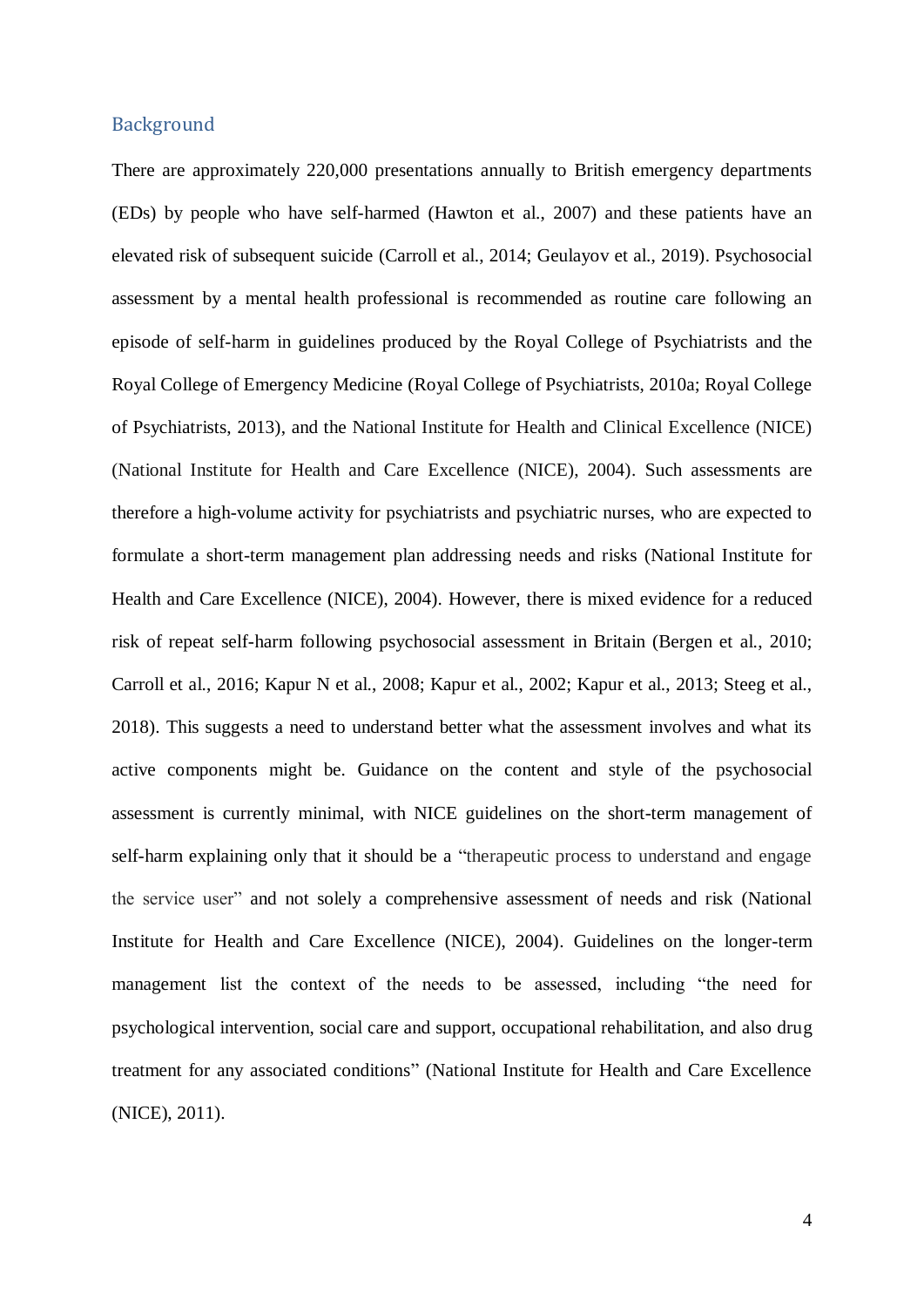Studies measuring outcomes after psychosocial assessment have found an association with a reduced risk of repetition in some British hospitals (Kapur et al, 2002) or an effect in some hospitals but not others (Kapur et al, 2013), the latter typically being hospitals in more deprived areas. Local resourcing may influence the quality of statutory aftercare services and funding for community resources (Kapur et al, 2008; Kapur et al, 2013), yet evidence suggests that the apparent protective effects of psychosocial assessment are not mediated through referral and follow up arrangements (Kapur et al, 2013). This suggests that factors intrinsic to the assessor, or the patients assessed, may influence outcomes.

In an audit study across different hospital sites in England a median of 58% of ED presentations for self-harm resulted in psychosocial assessment, ranging from 22% to 88% (Cooper et al., 2013). Reasons for patients not being assessed include self-discharge from the ED or because initial triage did not trigger psychiatric referral. Typically, patients who do not get assessed are young, single men (Mullins et al., 2010); historically a high-risk group for suicide (Department of Health, 2002; Department of Health, 2012). Patients are less likely to be assessed if they are unemployed, their self-harm involves self-cutting, they present out of hours (Kapur et al, 2008), have a past history of self-harm, or are perceived as challenging in the ED (Hickey et al., 2001). This clinical risk profile might explain the greater probability of repetition in those who are not assessed (Kapur et al, 2013) compared with those who are, accounting for an apparent protective effect of psychosocial assessment.

It is possible that differences in the training and shift patterns of psychiatric nurses and psychiatrists give rise to heterogeneity in the content and therapeutic style of the intervention delivered, and therefore in outcomes. Research shows that therapeutic alliance is strongly influenced by therapist factors, such as training, professional background, and competence (Elkin, 1999). Psychiatric nurses may be more skilled than doctors at assessing intoxicated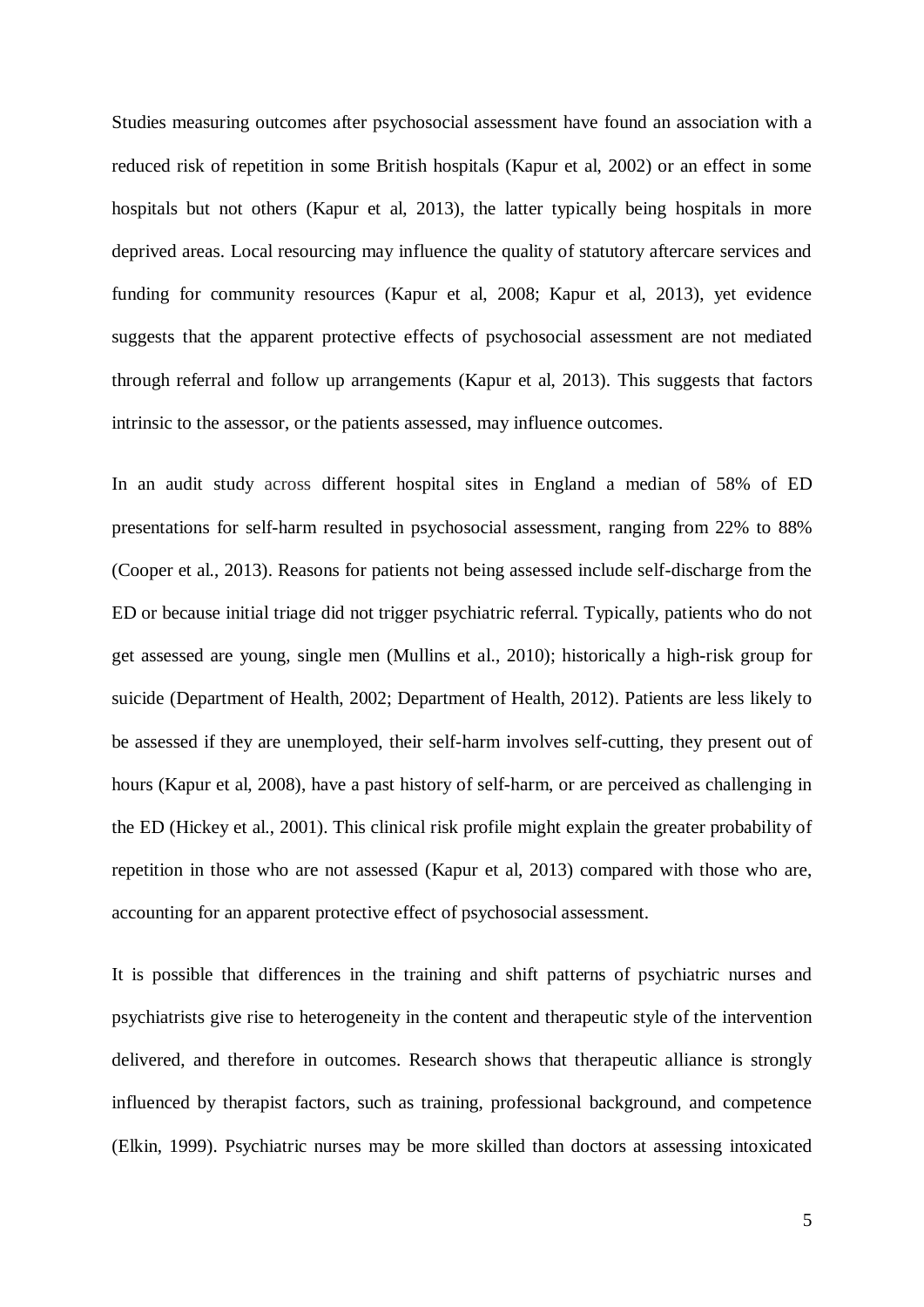patients, and psychiatric nurses may show a more compassionate approach to patients with a prior history of self-harm (Royal College of Psychiatrists, 2010b; Saunders et al., 2012). Liaison nurses' training develops their familiarity with local community resources, and reinforces a collaborative, personalised approach (Eales et al., 2014). Propensity to utilise wider community resources is also maximised if employed at a permanent site, rather than on a rotational training scheme. Previous research shows that psychiatrists in British ED settings are more likely than psychiatric nurses to admit patients assessed for self-harm, even after controlling for patient characteristics (Murphy et al., 2011), suggesting reduced familiarity with community resources. Such differences in training are borne out in patients' qualitative accounts of their experiences of psychosocial assessment. These tend to criticise psychiatrists as rushed or impersonal in their assessments, while experiencing nurses as more collaborative (Hunter et al., 2013; Taylor et al., 2009). Such perspectives emphasise the value placed on opportunities to ventilate and participate in treatment planning (Taylor et al, 2009), and the hope instilled by assessments conducted in an accepting way (Hunter et al, 2013). Finally, concerns have been expressed about the quality of the out-of-hours service provided by junior psychiatrists due to perceived deficits in training and supervision (Pitman et al., 2008; Royal College of Psychiatrists, 2010b).

The current study compares outcomes following psychosocial assessment by the professional background of the assessor, to investigate the possibility that the training differences described above influence outcomes. Using high-quality data from one UK centre, we aimed to first investigate whether the probability of repeat self-harm is reduced after psychosocial assessment *versus* none (to establish its broad effect), and then whether it is reduced after psychosocial assessment by a psychiatric nurse *versus* that by a psychiatrist. We also aimed to explore whether aftercare planning might explain any associations of professional background with repeat self-harm, predicting that nurses would be more likely than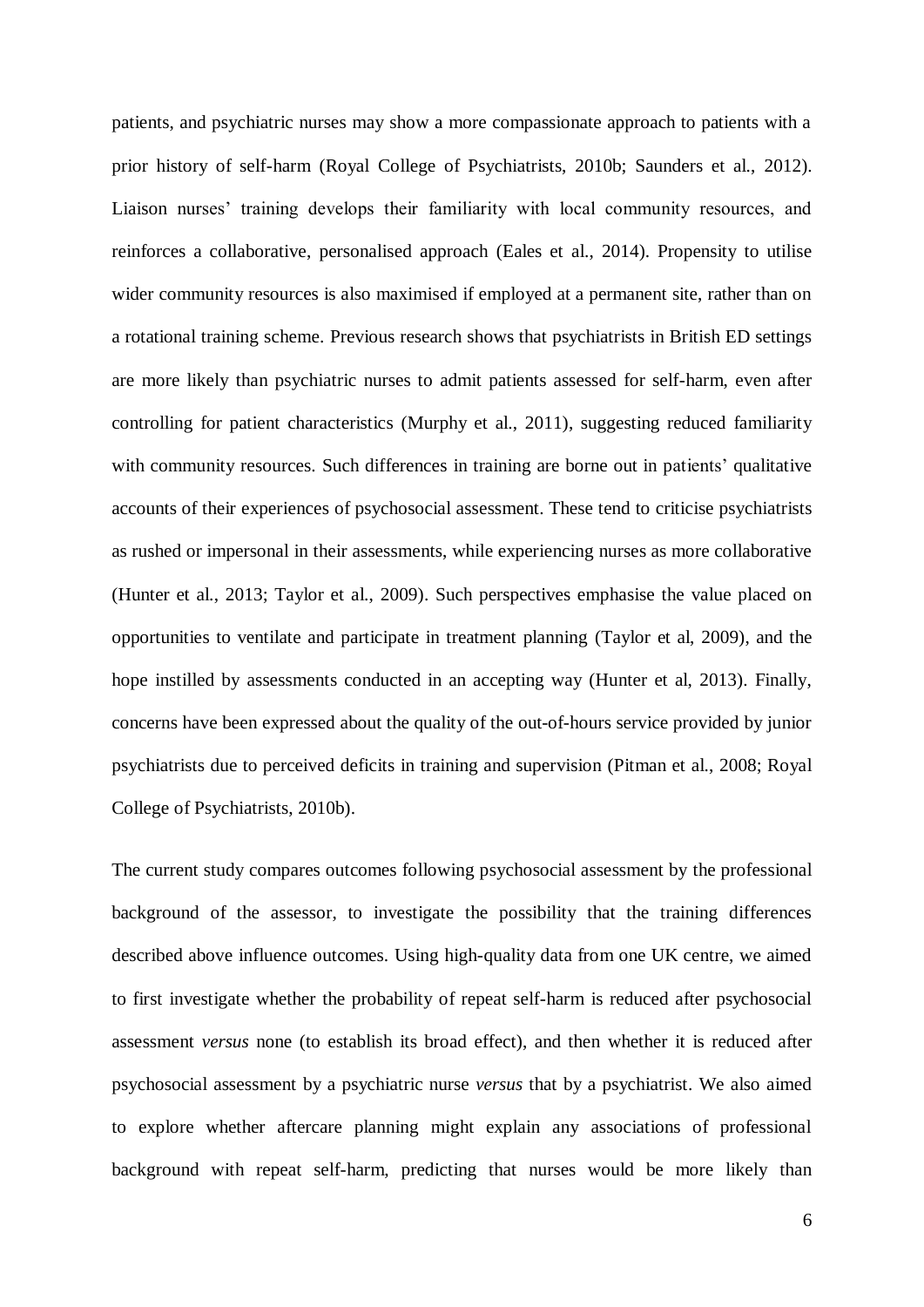psychiatrists to refer for community-based aftercare arrangements. A methodologically novel aspect of our approach is that while our analyses included all episodes for each individual in the dataset, aggregating outcomes from each independent event for ease of comparability with other analyses using this approach, our sensitivity analysis includes the outcome following a first presentation only, to investigate the effect of a single psychosocial assessment per patient.

## **Methods**

#### **Study dataset**

We analysed data for presentations to the John Radcliffe Hospital in Oxford following an episode of self-harm over the period 2000 to 2014, with follow-up data until 2015, from the Oxford Monitoring System for Self-harm dataset (Hawton et al., 2015). We regarded all cases as having entered the cohort at their first (index) presentation within the period 2000-2014, and analysed data on all their presentations over this period. Linked patient identifiers allowed us to identify which patients had previously presented to this hospital from dataset inception (1976) and adjust for this in our analysis.

We excluded patients who died in the ED or during an admission associated with the index presentation. We also excluded patients assessed by the Oxford University Hospitals (OUH) liaison team established in 2013, as these tend to be those admitted to a ward (for example after major trauma) and are all assessed by a senior psychiatrist.

# **Data collection**

Data from the Oxford Monitoring System for Self-harm dataset are collected prospectively on all individuals who present to the John Radcliffe Hospital in Oxford following self-harm. Self-harm is defined as intentional non-fatal self-poisoning or self-injury, irrespective of type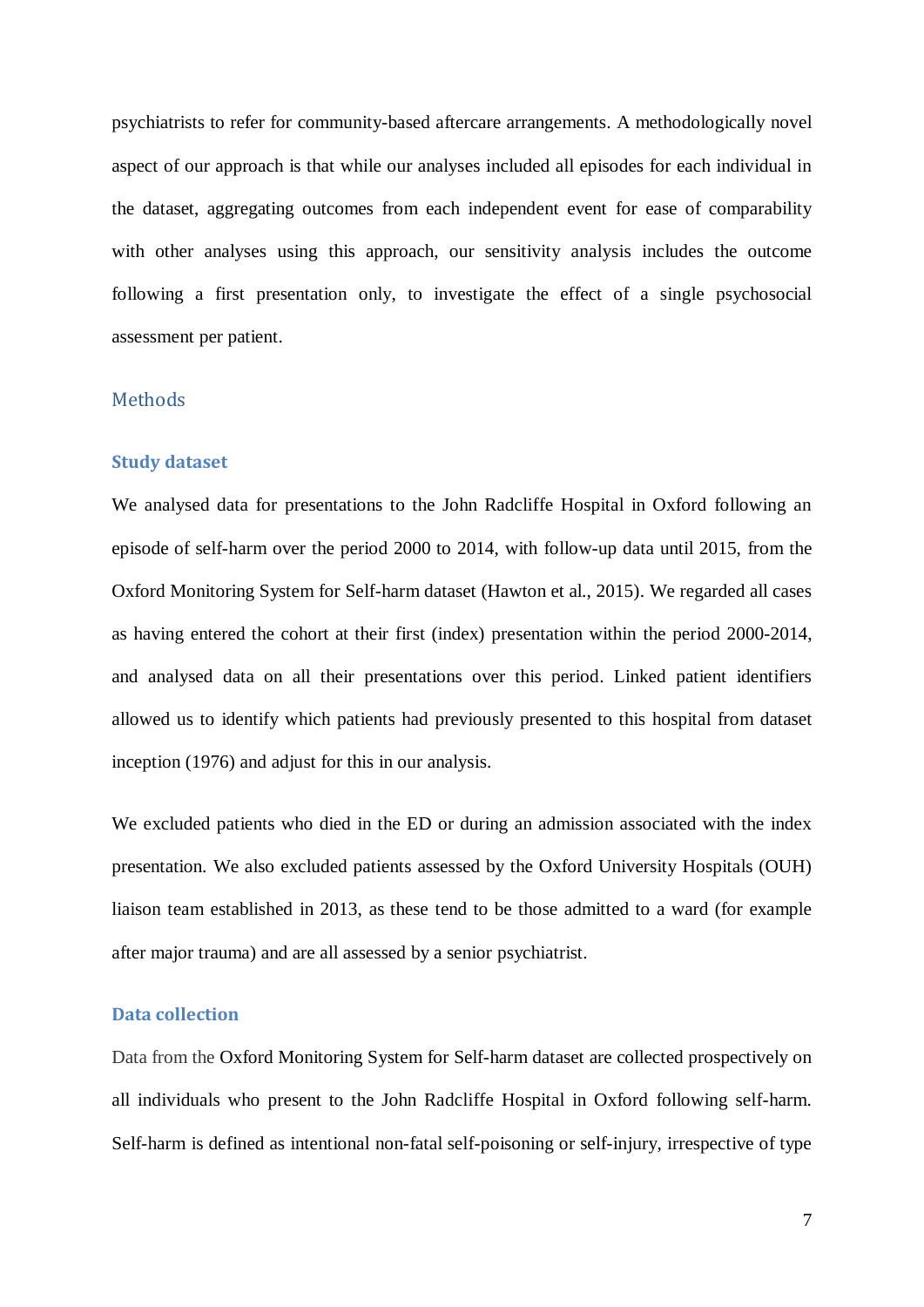of motivation or degree of suicidal intent, and also regardless of whether patients are admitted to a hospital bed or receive a psychosocial assessment (Hawton et al., 2003).

For every patient who presents having self-harmed, a standardised data collection form is used to record a wide range of sociodemographic and clinical information for research purposes. These include method of self-harm, time of presentation, any previous self-harm, psychiatric diagnosis, and any aftercare arrangements.

For patients who are assessed, this information is collected by general hospital psychiatric services following completion of assessment records. For those who are not assessed by psychiatric teams this is done by research data collectors using searches of ED electronic records. Individual patients are pseudo-anonymised to protect confidentiality, and all their presentations are treated as distinct episodes.

Data are relatively complete for core sociodemographic and self-harm method characteristics in the dataset as whole, with between 0.0% and 0.1 % missing data. For those variables only collected on patients receiving psychosocial assessment, missing values range from 3.3% (current psychiatric treatment) to 11.4% (any previous outpatient treatment).

## **Measures**

#### *Exposures*

We defined exposure for our first set of models as receipt of a psychosocial assessment at presentation *versus* none, and for our second set of models as psychosocial assessment by a psychiatric nurse *versus* that by a psychiatrist.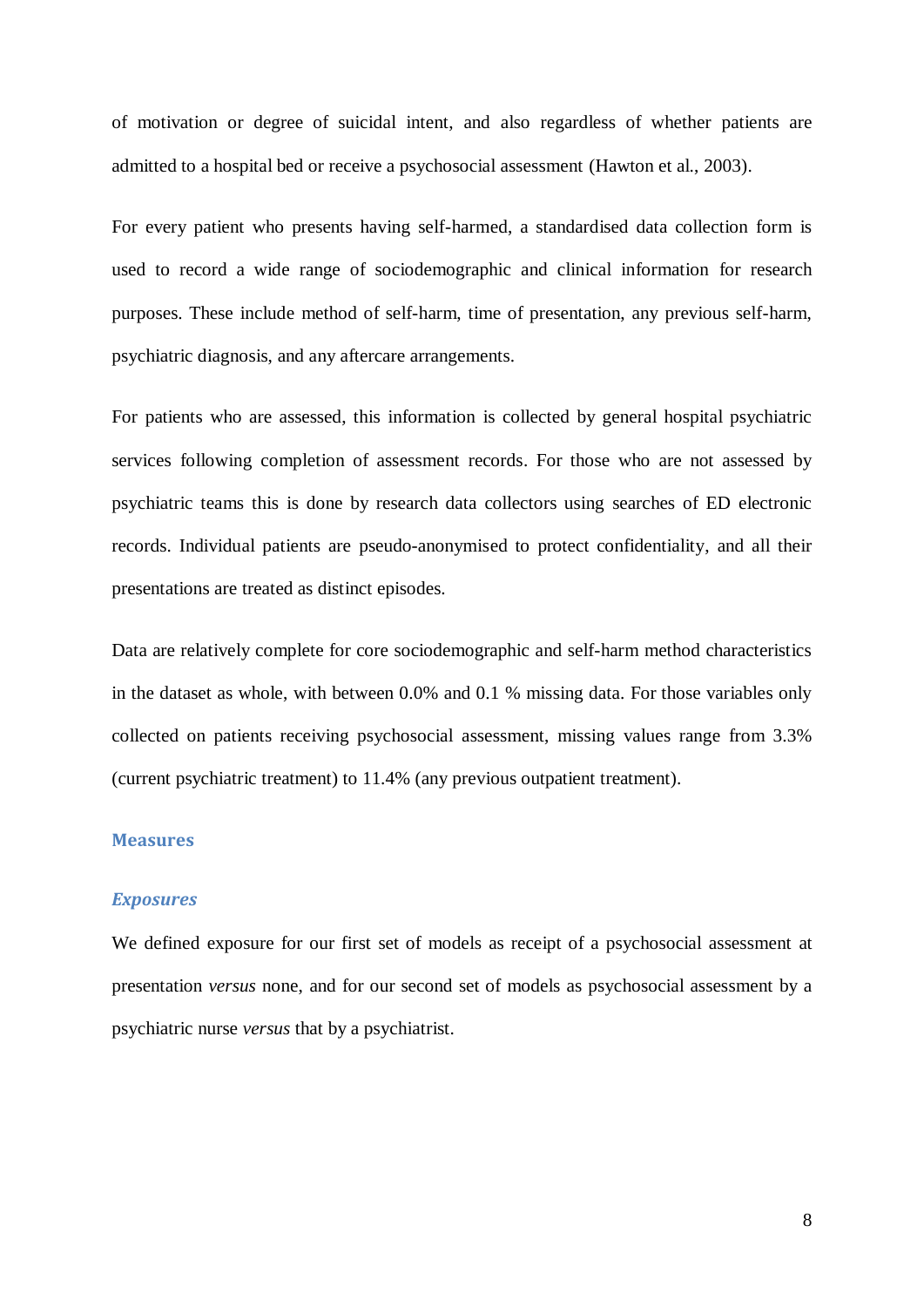### *Outcomes*

To capture short-term risk of self-harm repetition following psychosocial assessment, our outcome was repeat hospital presentation for self-harm within 12 months to the John Radcliffe Hospital.

# *Confounders*

We defined two sets of *a priori* confounders based on clinical judgement and the research literature. To compare outcomes following receipt of a psychosocial assessment *versus* none we adjusted our multivariable model for gender (Larkin et al., 2014), age at presentation (Hawton et al., 2012; Murphy et al., 2012), method of self-harm (Bergen et al., 2012; Hawton et al, 2012; Kapur et al, 2008), previous presentation for self-harm (Larkin et al, 2014), and general hospital admission to a ward or ED short-stay bed (Beautrais, 2004). We created a variable capturing previous hospital presentation for self-harm derived from patients' selfreports of past self-harm, and data identifying any previous presentations in Oxford.

To compare outcomes following receipt of a psychosocial assessment by a doctor or a nurse, we adjusted our multivariable model *a priori* for age at presentation (Hawton et al, 2012), method of self-harm (Bergen et al, 2012), hour of presentation, and year of presentation. Including hour of presentation captured the differences between those who present during working hours, and out-of-hours (Kapur et al, 2008). Including year of presentation took into account period effects in service organisations (changes in shift arrangements for doctors and nurses; the introduction of four-hour maximum waiting time in EDs in 2004) and the effect of the 2007/8 recession on increases in cutting as a method (Geulayov et al., 2016), as these may influence risk of repeat self-harm.

To explore whether aftercare might explain any associations observed, we added a categorical aftercare variable to final models, defined as: psychiatric admission, NHS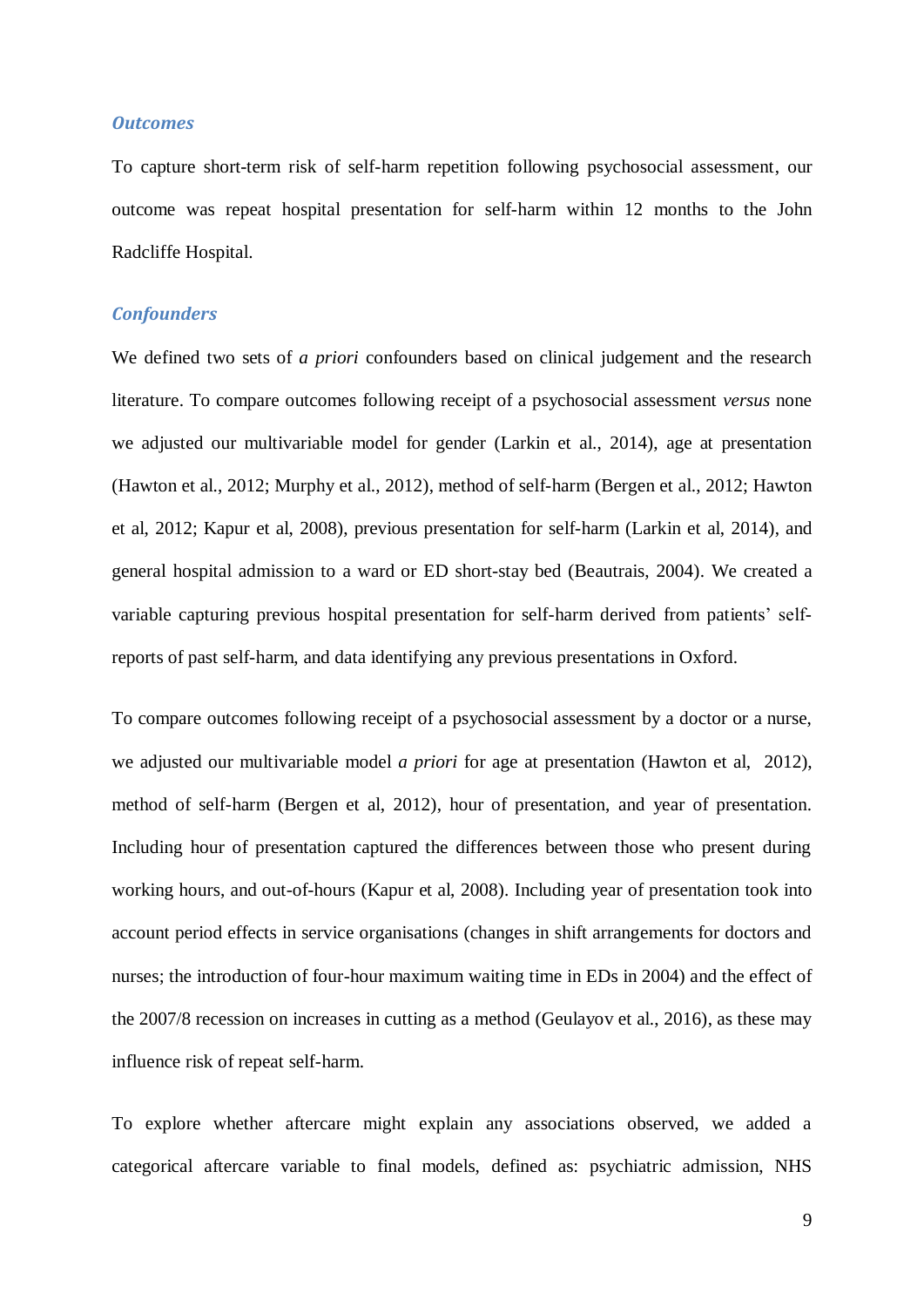psychiatric community care (day hospital, crisis team, outpatient), non-NHS communitybased services, and discharge to general practitioner (GP) care alone (default data entry category).

#### **Ethical approval**

The Oxford Monitoring System for Self-harm has ethical approval from the Berkshire South Central Research Ethics Committee. It has approval under Section 251 of the NHS Act 2006 to collect non-anonymised patient information without explicit patient consent and complies with the requirements of the Data Protection Act 1998.

## **Statistical analyses**

We present descriptive statistics for the entire study sample, comparing those who had been assessed at index presentation to those who had not, and those assessed by a psychiatric nurse or psychiatrist at index presentation.

We used logistic regression to estimate the probability of a repeat hospital presentation for self-harm within 12 months after receiving psychosocial assessment *versus* no assessment at presentation, after adjusting for confounders (gender, age at presentation, method of selfharm, previous presentation for self-harm, and general hospital admission), presenting the findings as odds ratios (OR) and 95% confidence intervals (CI).

We then restricted our sample to patients who had received psychosocial assessment from a psychiatrist or a psychiatric nurse (excluding those assessed by a social worker), and used logistic regression to estimate the probability of repeat presentation for self-harm after receiving psychosocial assessment from a psychiatrist *versus* psychiatric nurse, after adjusting for confounders (age at presentation, method of self-harm, hour of presentation, and year of presentation). We then added aftercare to final models as a putative mediator of any associations observed with professional background of the assessor.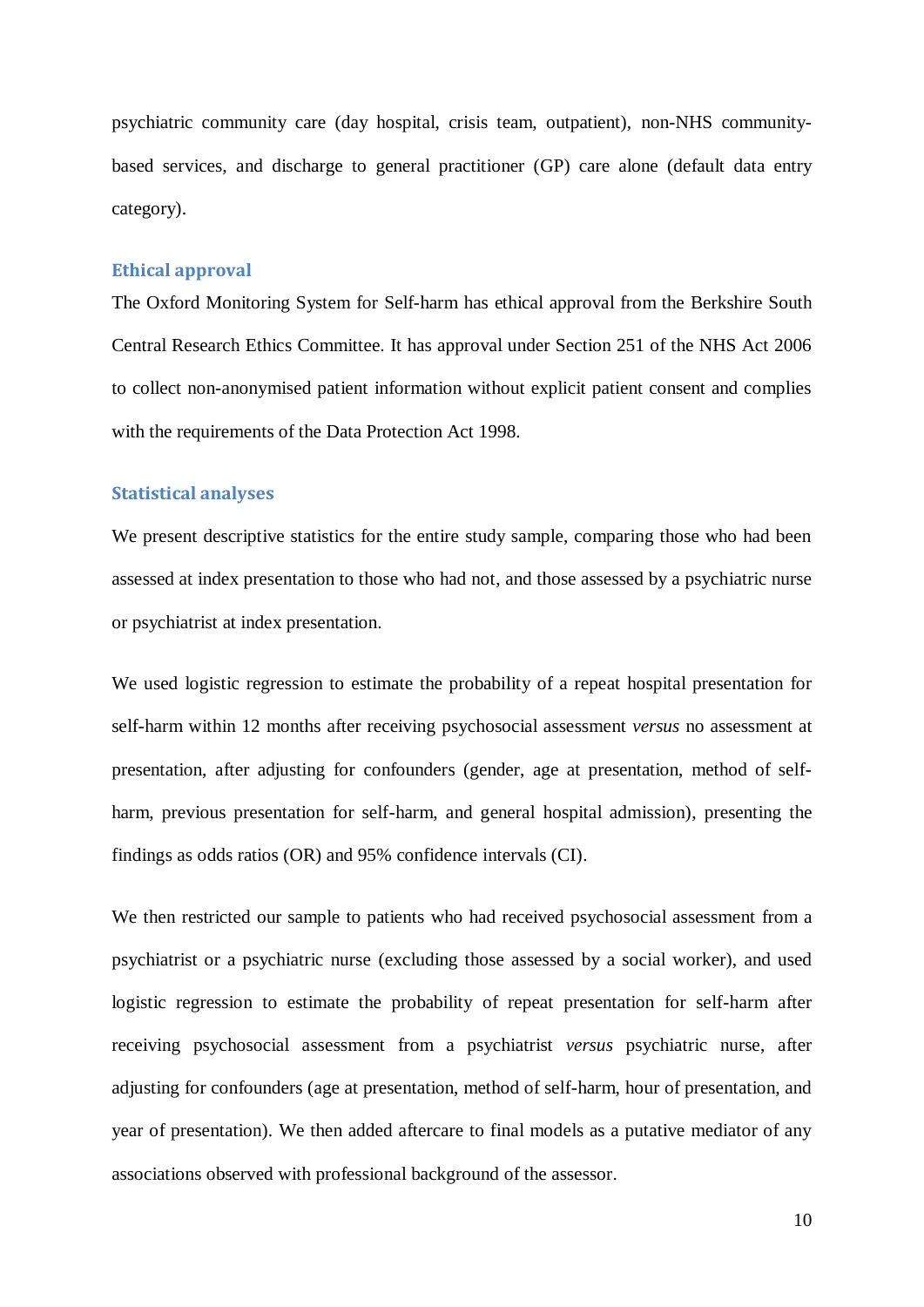We were unable to use a cluster variable to model the effects of repeated psychosocial assessments by different assessors as this was clinically meaningless, given the different permutations in trajectories of repeat presentations (not assessed, assessed by nurse, assessed by doctor).

All analyses were conducted using Stata IC version 15.1 (StataCorp, etc). We used complete case analysis, and a threshold for statistical significance of p=0.05 throughout.

## **Sensitivity analyses**

To assess the effect of missing data on estimates we repeated the analyses imputing best-case and worst-case values for missing data on two of the three variables with missing data: general hospital admission, and hour of presentation. For hour of presentation, we imputed midnight as worst case and midday as best case, based on clinical judgement. For the binary variable admission we imputed 0 as best case, and 1 as worst case. For age, the third variable with missing data, we used conditional mean imputation (Barzi et al., 2004) to cross-classify the study population by gender, imputing for individuals with missing data on age the observed mean age within that person's gender.

Whilst our main analysis was adjusted for previous presentation to this or other hospitals prior to 2000, we also repeated our analysis restricted to patients who had never made a previous presentation for self-harm in Oxford since data collection started in 1976, and therefore were more likely to be assessment-naïve.

Finally, we repeated our analyses comparing outcomes after the first presentation in the dataset only, to assess the effect of an individual psychosocial assessment early in a patient's trajectory. This allowed us to compare these findings with those of our main analysis and with other studies assessing outcomes after psychosocial assessment *versus* none, which have assessed the aggregated effect of all presentations over a study period (Kapur et al, 2013).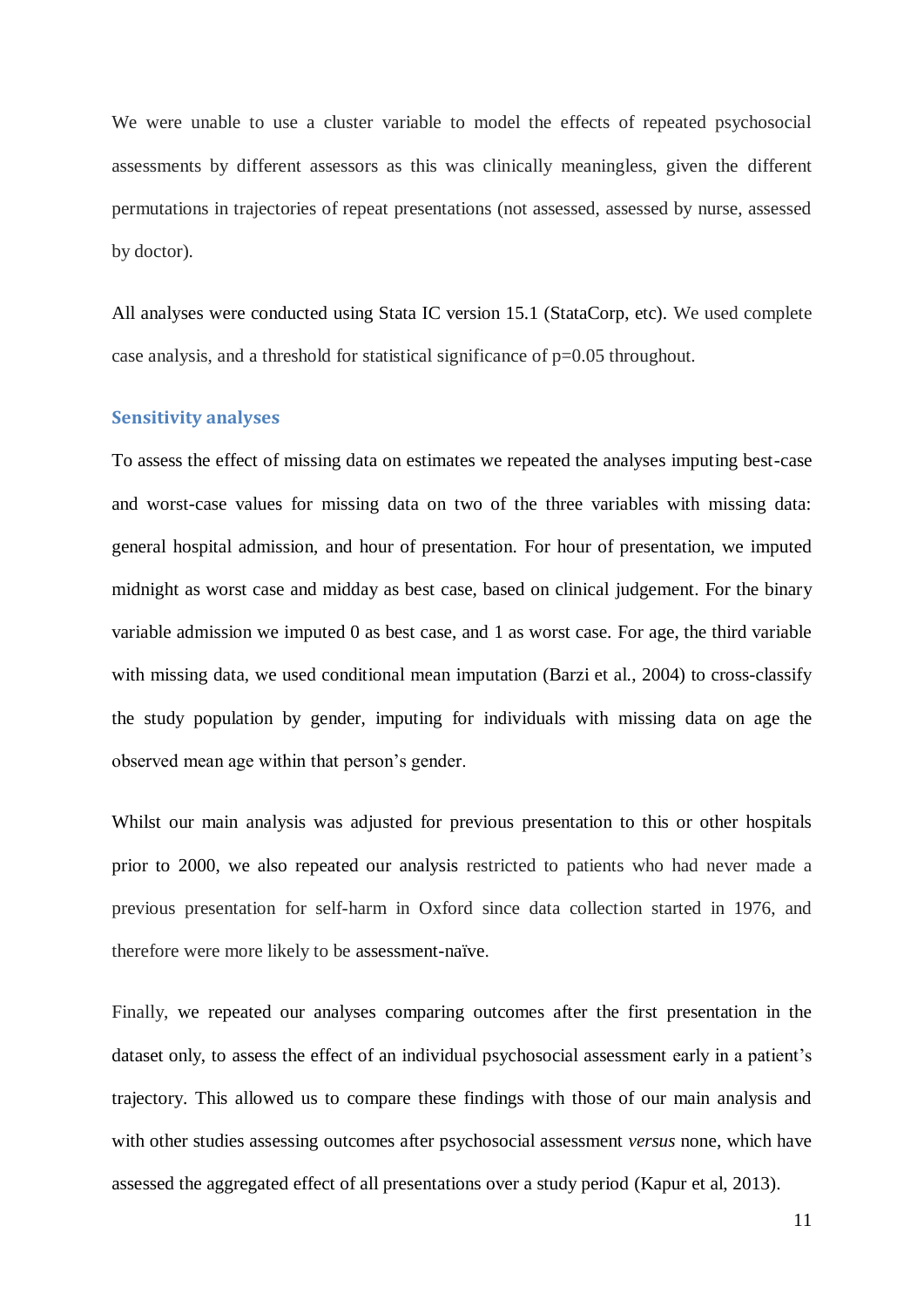## **Results**

#### **Sample characteristics**

Our inclusion criteria defined a group of 12,652 patients making their first ED presentation for self-harm during the period 2000-2014, together accounting for 24,450 presentations (including 164 first repeat presentations in 2015). Over a third of this sample (9,090; 37%) presented only once. The remaining 15,360 made between 1 (3,704; 29%) and 214 repeat presentations (median=3; interquartile range=1-3). A psychosocial assessment was conducted in 17,303 (71%) of the 24,450 presentations. Of these, 9,318 (54%) were assessed by a psychiatric nurse, 7,692 (45%) by a psychiatrist, and 293 (2%) by a social worker. When considering only the first presentation in this dataset, a psychosocial assessment was conducted in 9,777/12,652 (77%), of which 5,485 (56%) were assessed by a psychiatric nurse, 4,159 (43%) by a psychiatrist, and 133 (1%) by a social worker.

The socio-demographic and clinical characteristics of the 12,652 patients at their first presentation for self-harm during the period 2000-2014 are provided in **Table 1**. Those who received a psychosocial assessment were significantly more likely to be female, and older than those who were not assessed. There were no differences by ethnicity, with 6% overall self-identifying as non-white. Patients who had a prior history of self-harm or a history of previous presentation for self-harm were less likely to receive a psychosocial assessment.

The socio-demographic and clinical characteristics of the 9,644 patients assessed by a psychiatric nurse or psychiatrist at their first presentation over this period are provided in **Table 2**. Patients assessed by a psychiatric nurse were significantly more likely to be female, white, single, students, to have alcohol problems, to have self-poisoned, and to have a prior history of self-harm or a history of previous presentation for self-harm. They were also less likely to be under the care of mental health services. No age differences were observed.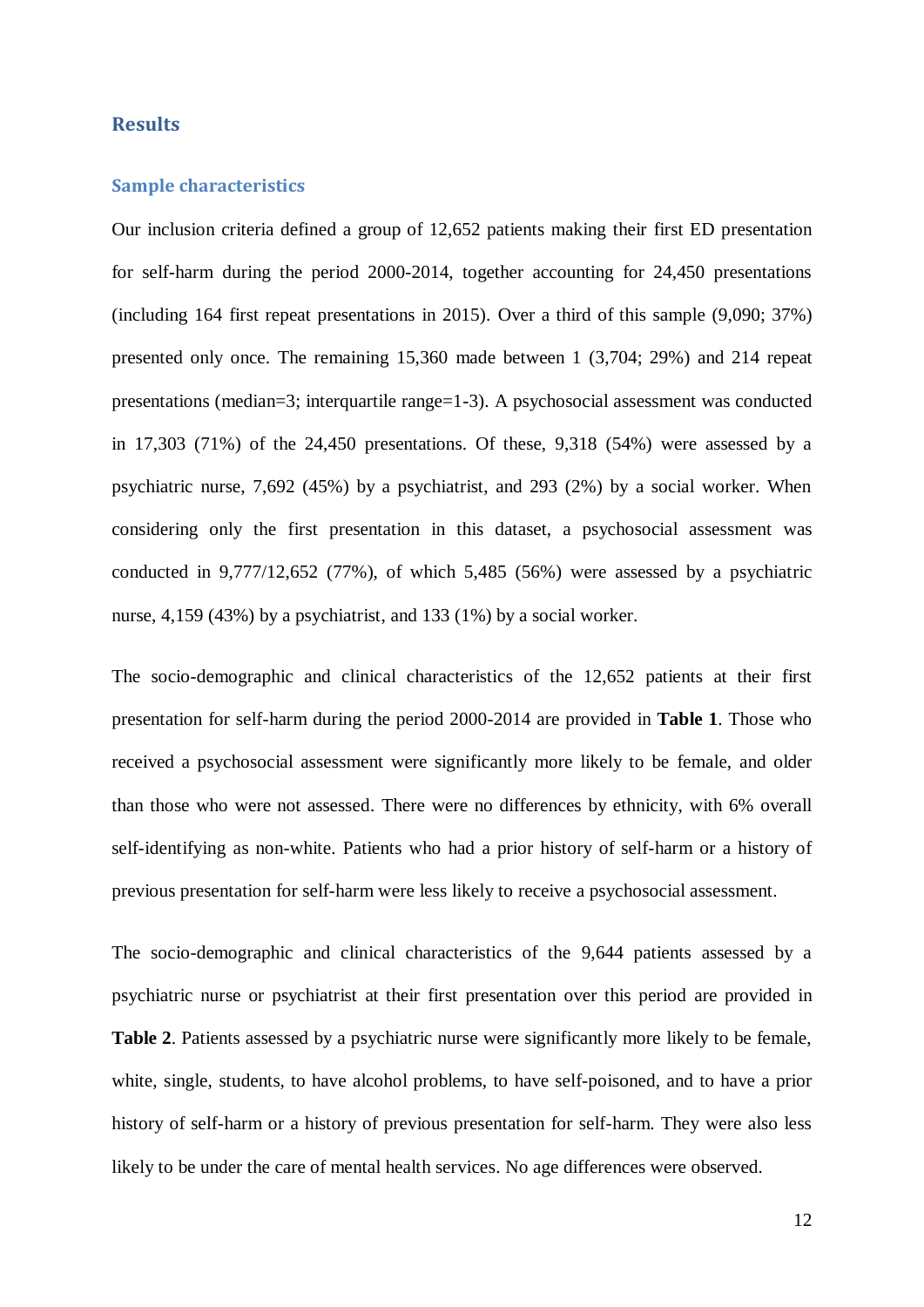## *Aftercare arrangements*

Patients assessed by a psychiatrist were more likely to be admitted for psychiatric inpatient care than those assessed by nurses, and this was the case whether they were existing psychiatric patients or not. Patients assessed by a psychiatric nurse were more likely to be referred for secondary out-patient care, but were just as likely as those assessed by a psychiatrist to be referred for non-NHS community aftercare.

### **Missing data**

For key covariates, we had no missing data for the majority of putative confounders: gender, method of self-harm, year of presentation, or previous presentation for self-harm. There were low levels of missing data for age  $\left(\langle 1\% \rangle$ , general hospital admission  $\left(\langle 1\% \rangle$ , and hour of presentation (3.6%).

#### **Risk of repeat self-harm after psychosocial assessment** *versus* **none**

For all presentations in the dataset, contributing independently, those who received a psychosocial assessment had a substantially reduced probability of repeat self-harm presentation in the next 12 months. This was the case in both unadjusted (OR=0.54; 95% CI=0.51-0.57; p<0.001) and adjusted (OR=0.70; 95% CI=0.65-0.75; p<0.001) models (**Table 3**).

#### **Risk of repeat self-harm after psychosocial assessment by profession of assessor**

For all presentations assessed by a psychiatric nurse or a psychiatrist, there was no difference in repeat self-harm by profession of assessor, whether in unadjusted (OR=1.06; 95%) CI=0.99-1.13; p=0.081) or adjusted (OR=1.05; 95% CI=0.98-1.13; p=0.129) models (**Table 4**). Adding aftercare to the adjusted model (OR=1.06; 95% CI=0.99-1.14; p=0.079) provided similar results.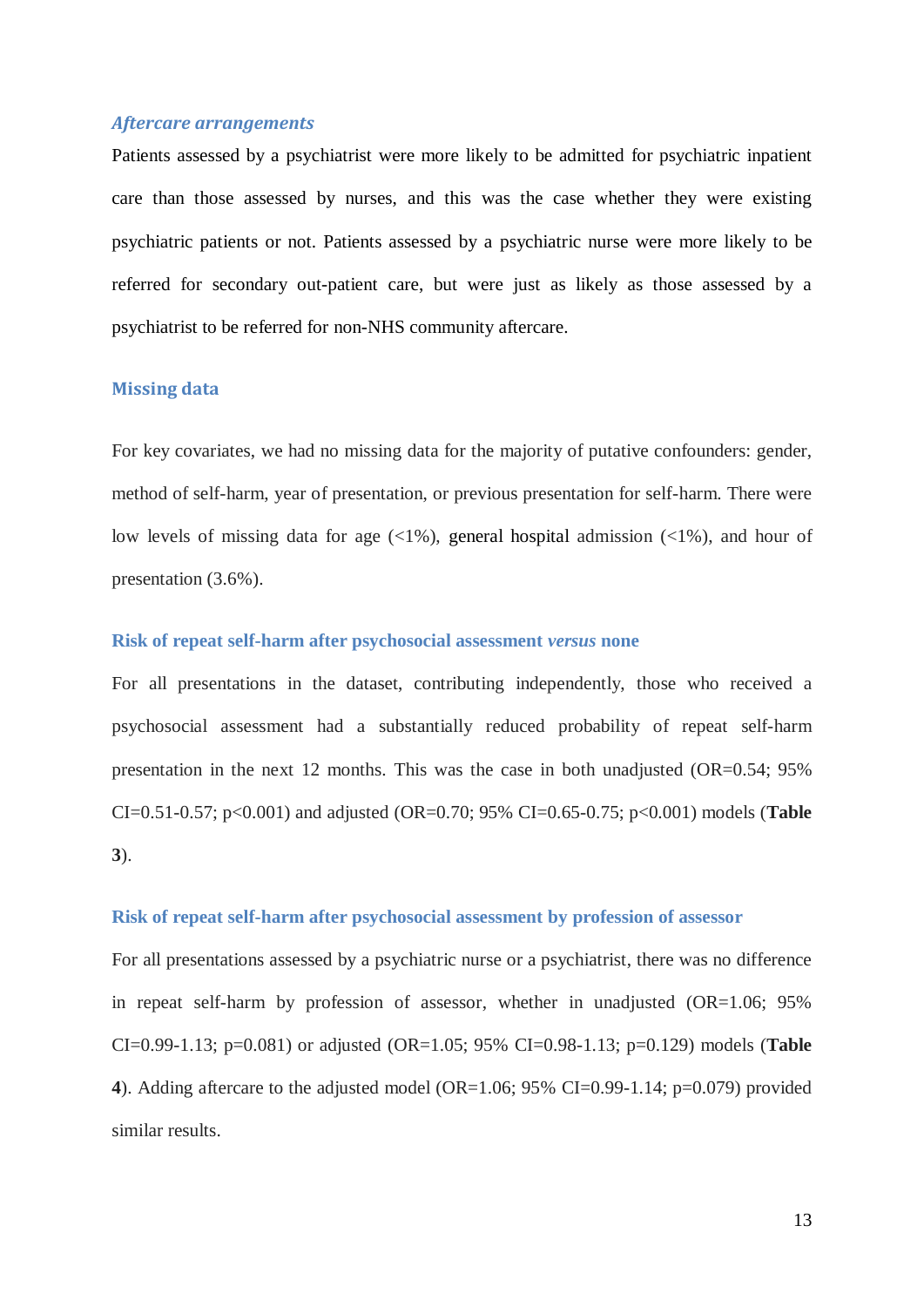#### **Sensitivity analyses**

When restricting our sample to those who had not presented in Oxford with self-harm since data collection started in 1976 (n=11,332), and considering all their subsequent presentations, the protective effect of psychosocial assessment remained apparent (AOR=0.73; 95%  $CI = 0.68 - 0.79$ ; p<0.001). As in the main analysis, there was no difference in repeat self-harm by profession of assessor (AOR=1.07; 95% CI=0.99-1.16; p=0.096), including when adding aftercare to the adjusted model (AOR=1.08; 95% CI=0.99-1.17; p=0.054).

When analyses were confined to patients' first presentation in 2000-2014 (**Tables 3 and 4**), we found no differences in outcomes between those receiving and not receiving psychosocial assessment, whether in unadjusted (OR=0.95; 95% CI=0.85-1.07; p=0.395) or adjusted models (OR=0.96; 95% CI=0.85-1.09; p=0.516). For patients assessed by a psychiatric nurse or a psychiatrist at their first presentation in this period, there were also no differences in outcomes in unadjusted (OR=0.98; 95% CI=0.88-1.10; p=0.733) or adjusted models  $(OR=1.01; 95\% = 0.90-1.13; p=0.873)$ . Adding aftercare to the adjusted model provided similar results (OR=1.02; 95% CI=0.91-1.15; p=0.718).

Our main findings, both when considering outcomes after all presentations in the dataset and outcomes after the first presentation, were unchanged by imputing best-case and worst-case values and using conditional mean imputation to simulate the biases introduced by missing data.

# **Discussion**

#### **Main findings**

We found a protective effect of psychosocial assessment on probability of repeat self-harm when taking into account all presentations by individuals in this dataset. However, contrary to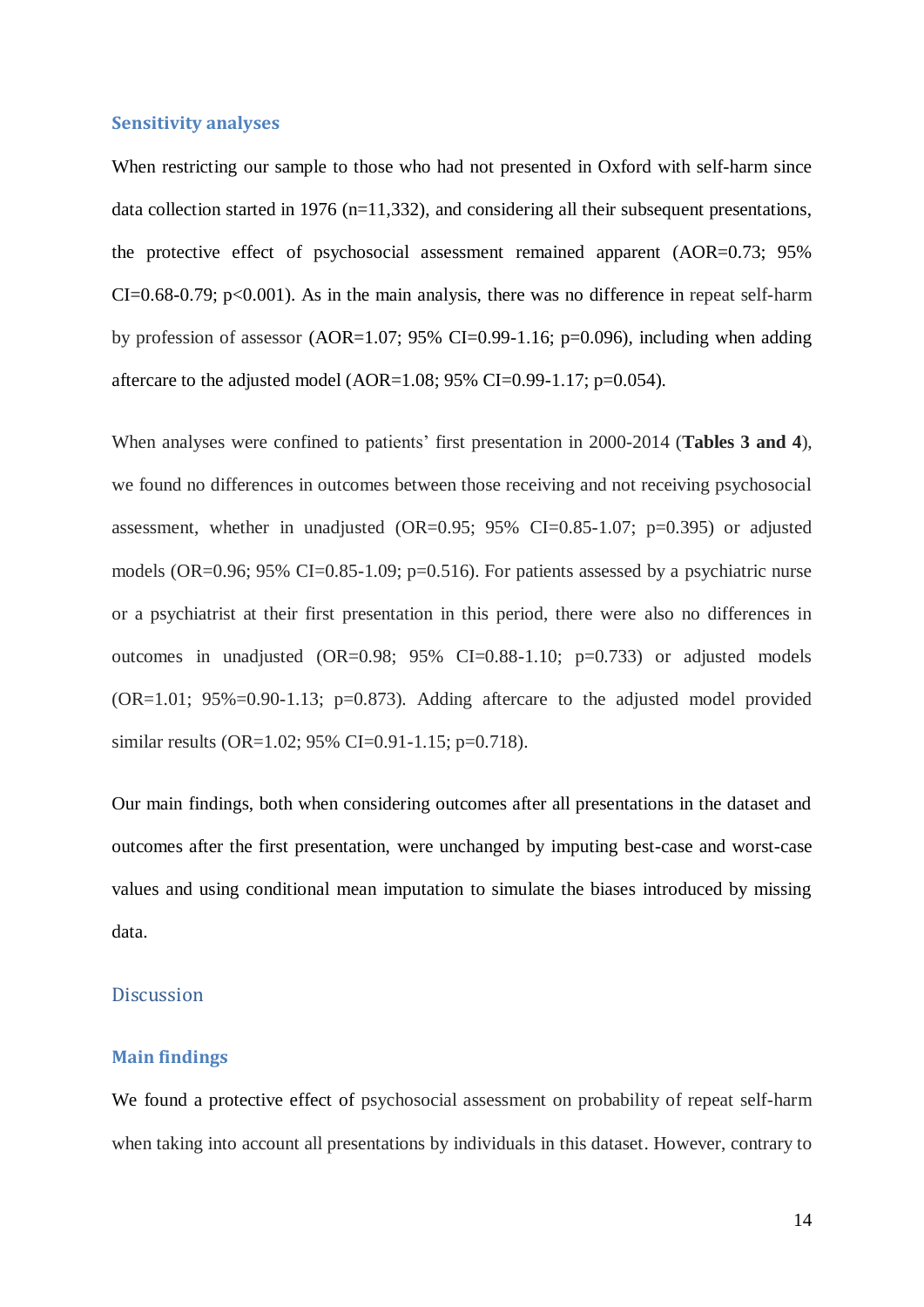our predictions, we found no differences in outcomes whether patients received psychosocial assessment from a psychiatrist or a psychiatric nurse. We also found no differences between psychiatrists and psychiatric nurses in their use of community resources, although confirmed that psychiatrists were more likely to arrange psychiatric inpatient admission, and that nurses are more likely to refer for NHS secondary outpatient care. Whilst it is possible that nurses have greater experience in developing collaborative care plans and utilising appropriate community resources, this was not manifested in a reduced probability of repeat self-harm presentation among patients they assessed. We therefore conclude that even when taking into account potential confounders, the background and training of the assessor does not differentially influence the therapeutic effect of the psychosocial assessment.

The protective effect we identified of psychosocial assessment *per se* was not apparent in our sensitivity analysis where we only considered outcomes following the index presentation for self-harm during this period (rather than aggregating the independent effects of all presentations). This is a novel analytic approach, not previously investigated. A first psychosocial assessment represents a critical first opportunity for psychiatric professionals to engage patients who self-harm. It seems that a protective effect is not observed for patients who have generally not had previous ED contact for self-harm. This is concerning as it suggests that the providers may be failing to capitalise on this critical prevention opportunity.

It is also possible that the benefits of psychosocial assessment are cumulative through repeated assessment, regardless of whether performed by a psychiatrist or a psychiatric nurse, or that they have a delayed effect.

# **Results in the context of other studies**

To our knowledge this is the only large-scale epidemiological study that has compared outcomes after psychosocial assessment for self-harm by the professional background of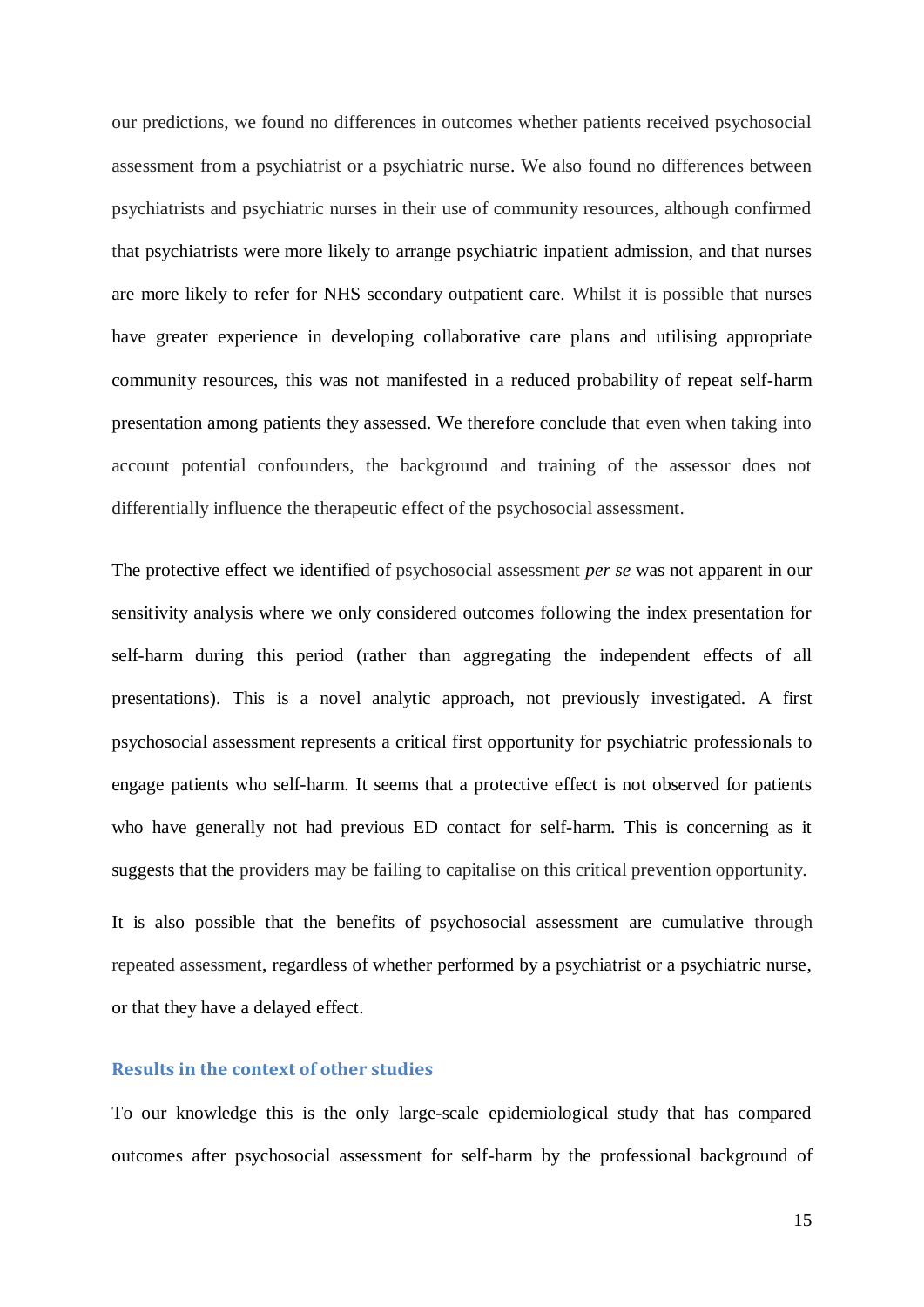assessor. Two early British studies comparing mental health professionals in their use of psychosocial assessment adopted a case-note review approach. One compared psychosocial assessments of patients who had attempted suicide and been admitted to a medical ward, with each patient assessed separately by a social worker and a psychiatrist. A research psychiatrist judged their assessments and care plans to be comparable in quality, although social workers were felt to be more cautious (Newson-Smith et al., 1979). The second study compared the quality of eight psychosocial assessments conducted by psychiatrists for patients who had presented following self-poisoning to eight conducted by psychiatric nurses. Judges' blinded ratings of the quality of the assessments and aftercare plans indicated no group differences (Catalan et al., 1980). At that time the majority of psychosocial assessments following selfharm were conducted by psychiatrists, and the findings prompted a shift towards assessments being shared between psychiatrists and psychiatric nurses. A previous comparison of the predictive value of risk assessments for self-harm conducted by psychiatrists and psychiatric nurses in ED settings found no differences (Murphy et al, 2011). As in the current study, psychiatrists were more likely to admit such patients to in-patient units, even after controlling for patient characteristics (Murphy et al, 2011), suggesting reduced familiarity with community resources.

The protective effect we identified of psychosocial assessment *per se* is in keeping with the findings of other similar studies using British data from single hospital sites (Kapur et al, 2002) and multiple hospital sites (Bergen et al, 2010), in which outcomes after all presentations in the dataset were included in the analysis. Previous work had found psychosocial assessment to reduce the probability of repeat self-harm presentation only at hospitals in less deprived areas (Kapur et al, 2013), and the present study was conducted in an area of relatively low deprivation. It is of note that in the multicentre study, the unadjusted analyses showed no effect of psychosocial assessment on repeat self-harm in any of the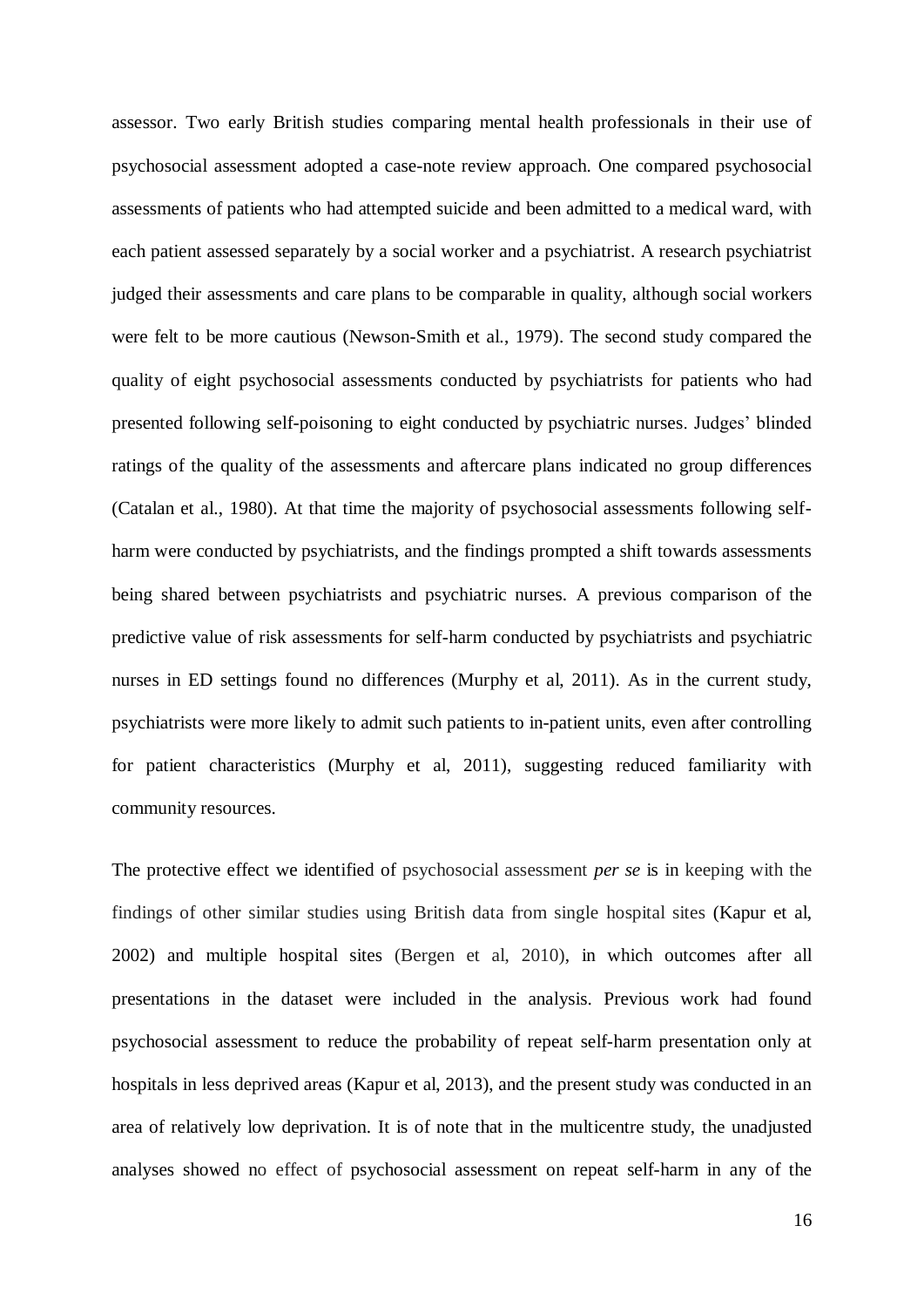centres (Kapur et al, 2013), whereas benefits of psychosocial assessment were apparent in two out of three sites only after adjusting for gender, age, ethnicity, self-harm method, drugs used in overdose, previous self-harm, previous psychiatric treatment, and current psychiatric treatment, and using multiple imputation to address the greater proportion of missing data than in the Oxford dataset. Our own episode-level analysis, adjusted for fewer covariates, found psychosocial assessment to reduce risk of self-harm in both unadjusted and adjusted analyses.

## **Strengths and limitations**

We used a large, naturalistic sample of all patients presenting to a major teaching hospital over a 14 year period, and assessed short-term risk of repeat presentation. Our dataset had a high level of complete data for a detailed set of clinically relevant variables, with 4% or fewer missing values for covariates used in our models. Our research team included those with extensive experience in ED psychosocial assessment, and we considered *a priori* selection of potential confounders carefully. Use of data on Oxford hospital presentations for self-harm minimised the potential for confounding by indication because rota patterns over the study period meant that specialist liaison nurses primarily conducted the assessments in working hours, with some done by psychiatrists, but all out-of-hours assessments were conducted by psychiatrists. This reduced the chances that patients judged to be highest-risk at ED triage would be referred to doctors rather than nurses. Our use of best-case and worstcase scenarios to model the biases introduced by missing data suggested that such biases were minimal. By comparing our main analysis considering all presentations to our sensitivity analysis considering the first presentation only, we provided a valuable methodological perspective on the association between psychosocial assessment and self-harm outcomes. We acknowledge that findings from one hospital, in a relatively affluent county, may not be generalizable to other settings. Our variable describing past self-harm presentations may have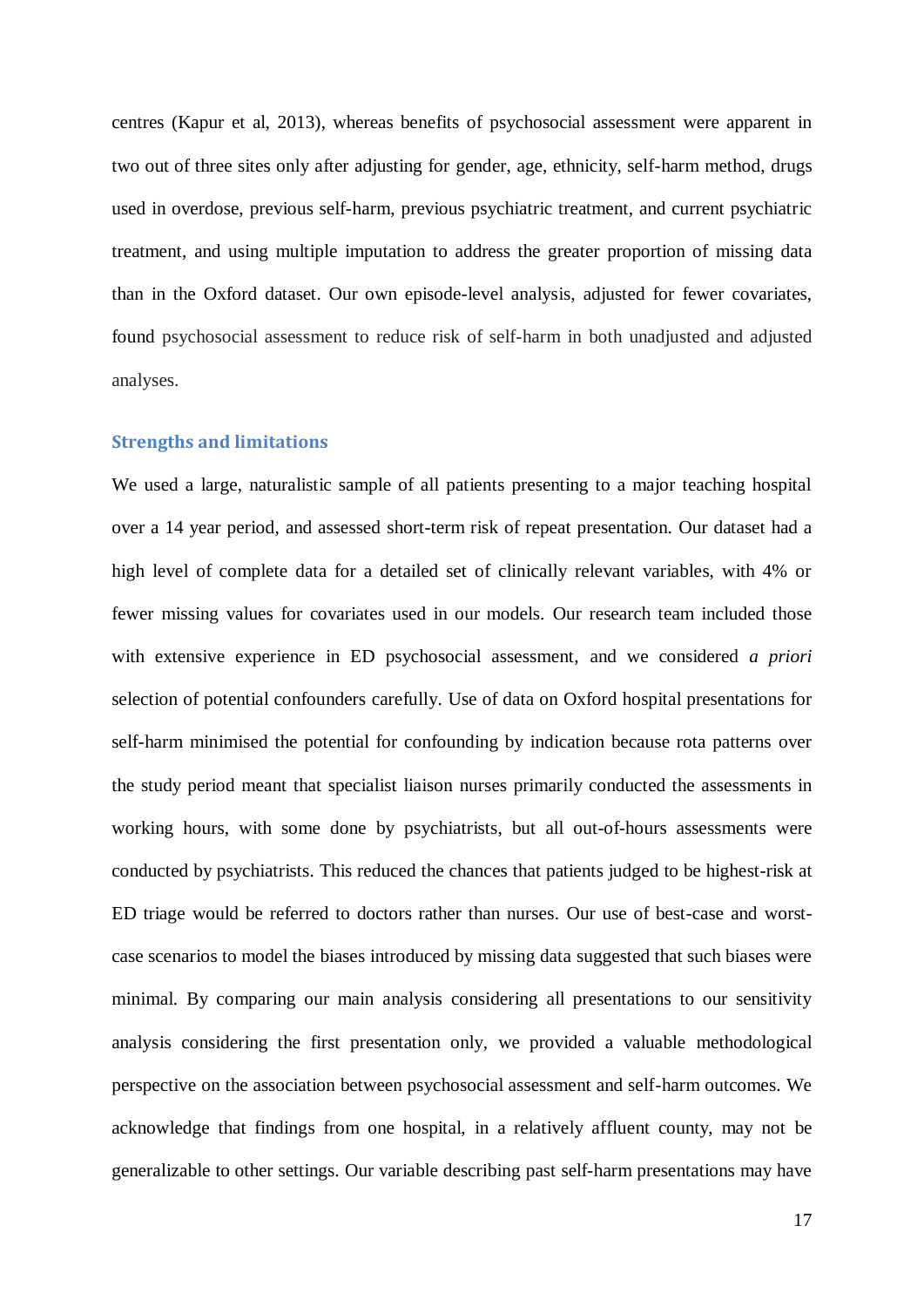under-recorded presentations to other hospitals where these were subject to patients' recall bias. Our choice of outcome measure did not take into account presentations to hospitals outside Oxford, information on which was not available to us.

## **Clinical, policy and research implications**

Our findings provide no basis on which to change the current clinical practice of either psychiatric nurses or psychiatrists conducting psychosocial assessments following self-harm. Our finding that psychosocial assessment was not associated with a reduction in self-harm repetition after first hospital presentation for self-harm merits further discussion. Firstly, this finding refers to patients' first presentations to the study hospital during the study period; we cannot rule out prior hospital presentations. Nonetheless, whether or not a patient has prior experience of hospital presentation, sophisticated clinical skills are required to engage a patient who presents to hospital having self-harmed, particularly in the sometimes unwelcoming environment of an ED. Given existing qualitative evidence (Saunders et al, 2012) it is possible that the experience of negative attitudes among ED staff might engender mistrust, and that this might hamper engagement with psychiatric professionals when they attend to assess the patient. There is evidence that training in self-harm has an impact on both knowledge and attitudes towards those who self-harm (Saunders et al, 2012). Greater investment in providing such training to ED staff, and in providing written information for patients, might address some of these factors and enhance the therapeutic effect of a psychosocial assessment. It is also possible that psychosocial assessment of a patient new to services is less comprehensive than that of someone with previous clinical notes, including records of collateral histories from key informants. The time taken to conduct a full history, covering social situation, the motives and precipitants for self-harm, and a full needs assessment, may detract from establishing a therapeutic relationship with the patient, collaborating on a safety plan, and providing tailored information on support sources. Finally,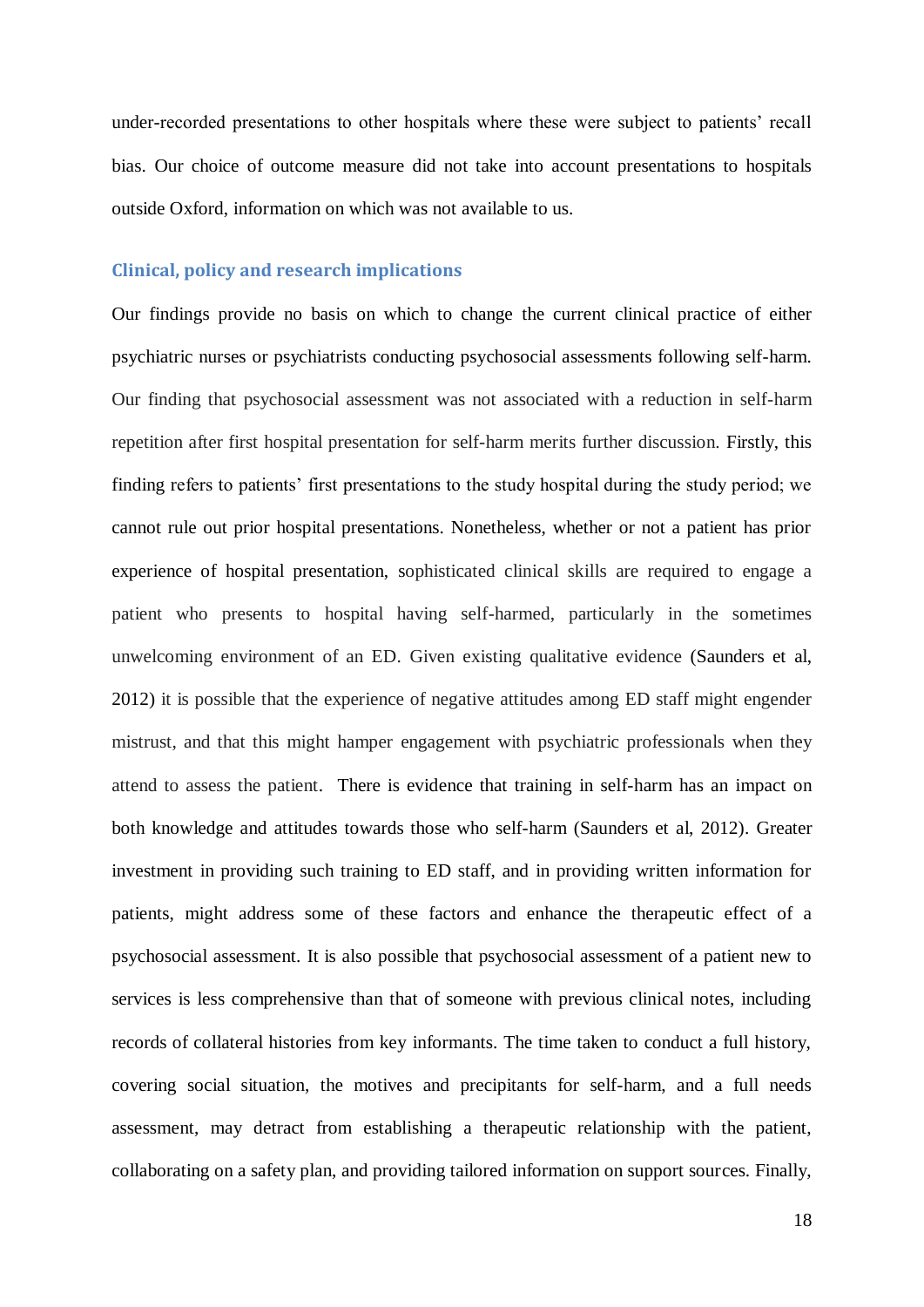it is also possible that patients new to services are uncomfortable accessing the support sources suggested, and that willingness to take up such support is enhanced following further assessment.

These findings highlight how little we know about the actual practice of psychosocial assessment in ED settings; an intervention incorporating not just information-gathering, processing and care-planning, but also influenced by communication style, approach to collaboration, and aftercare resourcing. Detailed studies of assessments as recorded in electronic health records would provide one means of assessing the content of an assessment and care plan. Analysis of audio/video recordings of psychosocial assessments would assess the quality of the interaction, particularly where complemented by patients' views on the interaction. For a high-volume activity we know little about which aspects of psychosocial assessment are particularly therapeutic and which might reduce risk of future self-harm. Once we clarify this, we will be in a position to improve training and improve the experience of psychosocial assessment for patients. This will also meet the perceived need among psychiatrists for better training in how to undertake psychosocial assessments of risk and needs with people who have self-harmed (Royal College of Psychiatrists, 2010b). Pending further evidence from trials or observational studies, clinicians conducting psychosocial assessments should consider new guidance produced by the National Collaborating Centre for Mental Health, emphasising the therapeutic value of collaborative needs-based care planning with patients who self-harm, and the importance of responding to the emotional content of what the patient describes (Health Education England et al, 2018).

# Conclusion

The professional background of the mental health professional conducting a psychosocial assessment does not appear to influence risk of repeat self-harm after an ED presentation for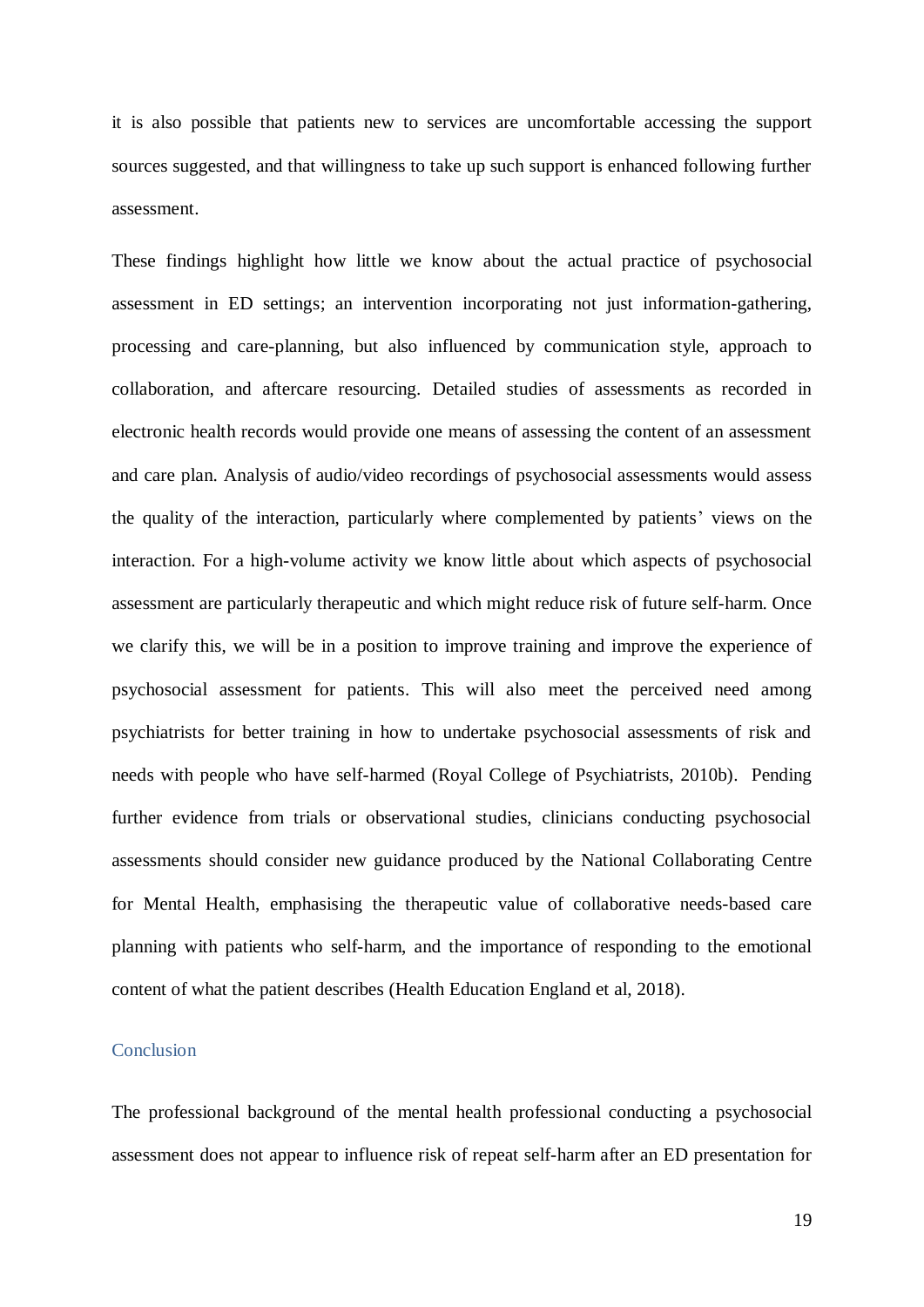self-harm. Although our findings provide no basis on which to change the current clinical practice of psychiatric nurses or psychiatrists in EDs conducting psychosocial assessments following self-harm, they do identify a need to explore further the content and therapeutic value of assessments as conducted by people with differing professional backgrounds, and their longer-term impact. Current efforts to train health professionals to meet specific competencies in responding to self-harm are likely to give rise to improvements in clinical care, but require evaluation to identify the active ingredients of a psychosocial assessment in reducing risk of repeat self-harm.

### Acknowledgements

We are grateful to all members of the general hospital self-harm service (Barnes Unit) involved in data collection for the Oxford Monitoring System for Self-harm (particularly Karen Lascelles), which is part of the Multicentre Study for Self-Harm in England. We acknowledge the statistical advice of Dr Sarah Steeg, University of Manchester.

#### Funding

AP was funded by a Royal College of Psychiatrists Faculty of General Adult Psychiatry Small Project Funding grant. The Oxford Monitoring System for Self-harm is supported through funding for the Multicentre Study of Self-harm in England from the Department of Health and Social Care (DHSC), including the Policy Research Programme. KH is a National Institute for Health Research (NIHR) Emeritus Senior Research Investigator. The Royal College of Psychiatrists, DHSC, or NIHR had no role in the study design, the collection, analysis and interpretation of data, the writing of the manuscript, and the decision to submit the paper for publication. The views and opinions expressed do not necessarily reflect those of the Royal College of Psychiatrists, the DHSC or the NIHR.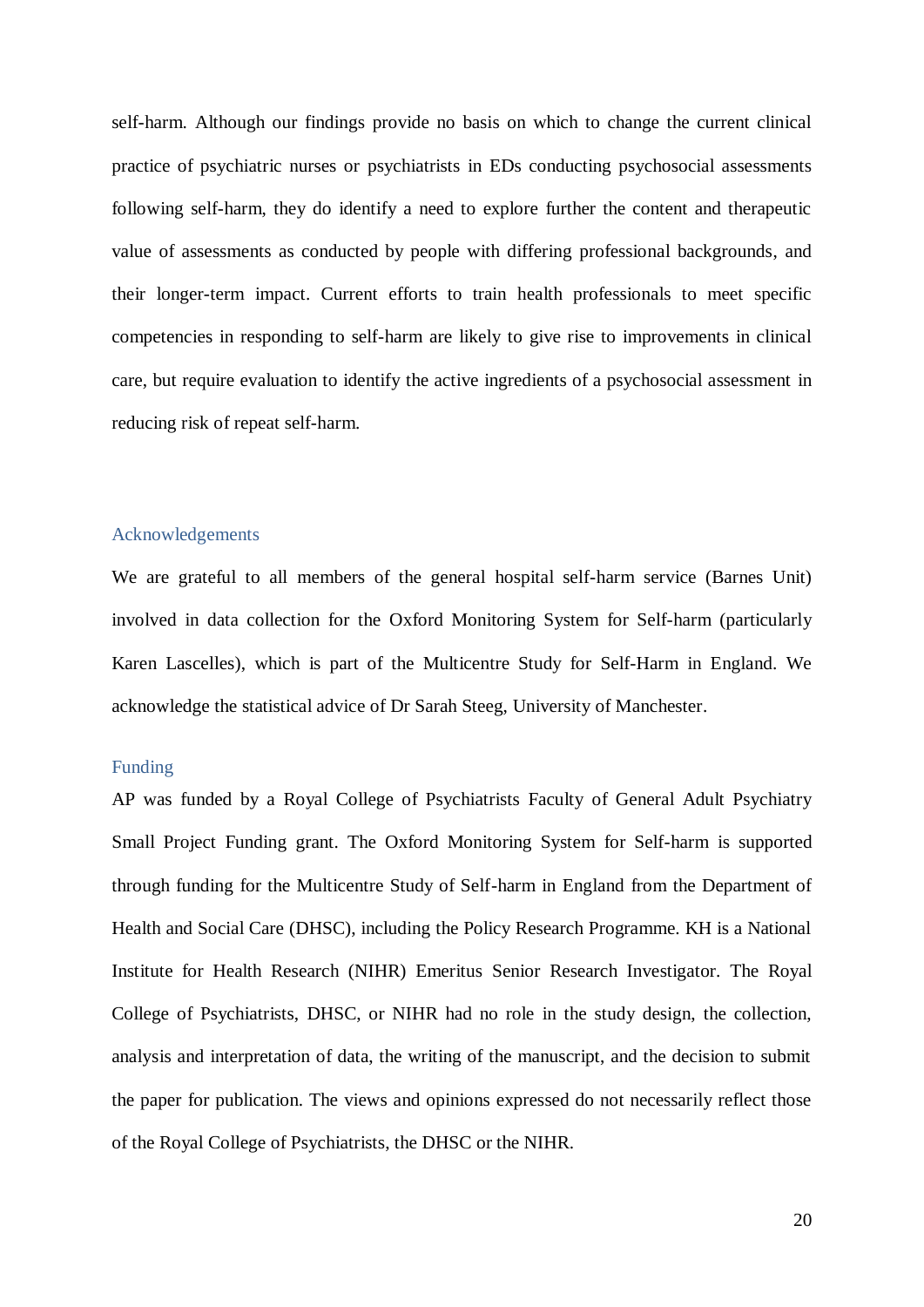#### **Reference List**

Barzi,F., Woodward,M., 2004. Imputations of Missing Values in Practice: Results from Imputations of Serum Cholesterol in 28 Cohort Studies. Am. J. Epidemiol. 160(1), 34-45.

Beautrais,A.L., 2004. Further Suicidal Behavior Among Medically Serious Suicide Attempters. Suicide Life. Threat. Behav. 34(1), 1-11.

Bergen,H., Hawton,K., Waters,K., Cooper,J., Kapur,N., 2010. Psychosocial assessment and repetition of self-harm: The significance of single and multiple repeat episode analyses. J. Affect. Disord. 127(1), 257-265.

Bergen,H., Hawton,K., Waters,K., Ness,J., Cooper,J., Steeg,S., Kapur,N., 2012. How do methods of non-fatal self-harm relate to eventual suicide? J. Affect. Disord. 136(3), 526-533.

Carroll,R., Metcalfe,C., Gunnell,D., 2014. Hospital presenting self-harm and risk of fatal and non-fatal repetition: systematic review and meta-analysis. PLOS One 9(2), e89944.

Carroll,R., Metcalfe,C., Steeg,S., Davies,N.M., Cooper,J., Kapur,N., Gunnell,D., 2016. Psychosocial Assessment of Self-Harm Patients and Risk of Repeat Presentation: An Instrumental Variable Analysis Using Time of Hospital Presentation. PLOS One 11(2), e0149713.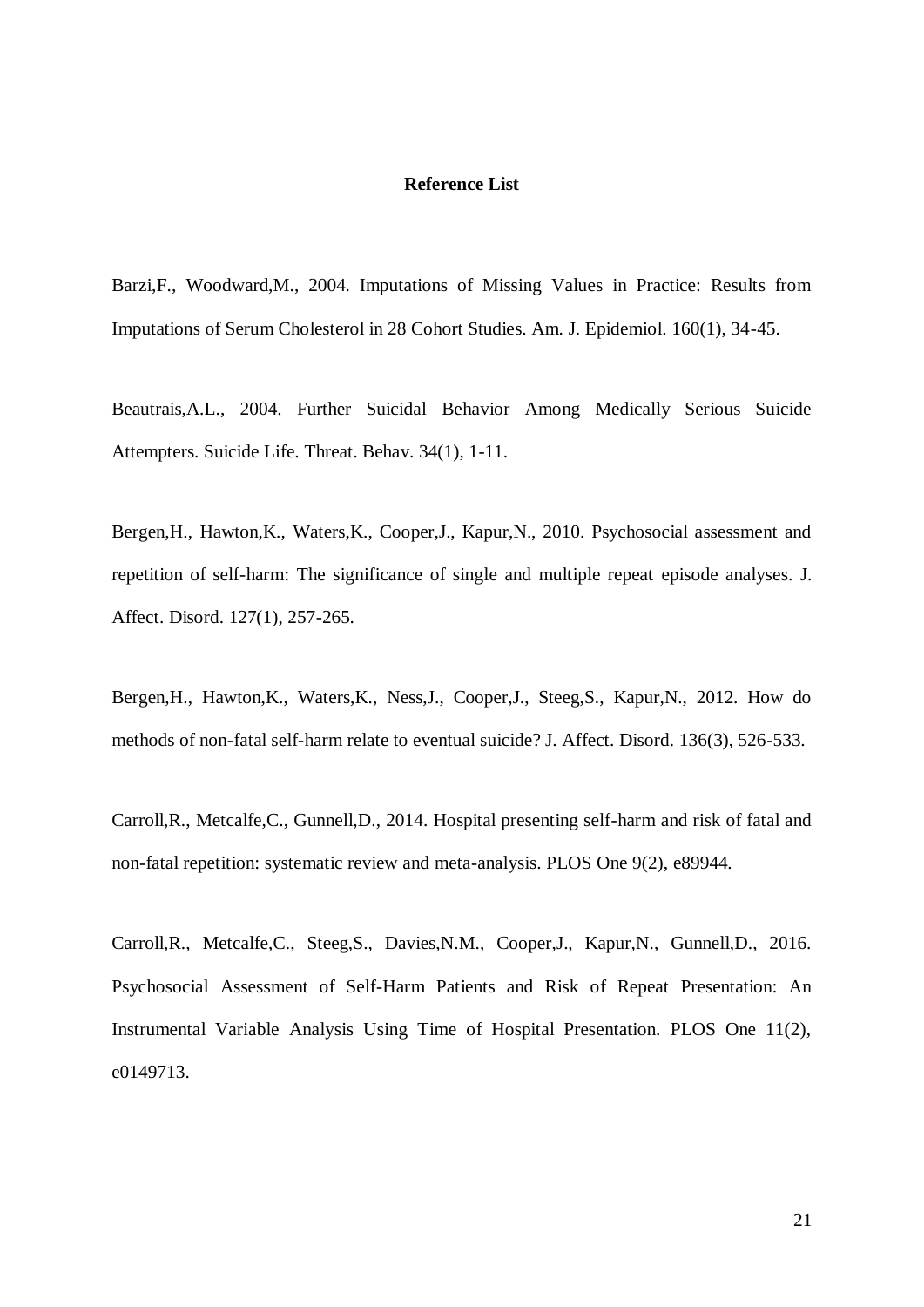Catalan,J., Marsack,P., Hawton,K.E., Whitwell,D., Fagg,J., Bancroft,J.H.J., 1980. Comparison of doctors and nurses in the assessment of deliberate self-poisoning patients. Psychol. Med. 2009/07/09(3), 483-491.

Cooper,J., Steeg,S., Bennewith,O., Lowe,M., Gunnell,D., House,A., Hawton,K., Kapur,N., 2013. Are hospital services for self-harm getting better? An observational study examining management, service provision and temporal trends in England. BMJ Open 3(11), e003444.

Department of Health. National Suicide Prevention Strategy for England. 29158. 2002. HMSO.

Department of Health. Preventing suicide in England: A cross-government outcomes strategy to save lives. 17680, 1-57. 2012. published online 10 September 2012.

Eales, S, Wilson, N, and Waghorn, J. A Competency Framework for Liaison Mental Health Nursing. London. 2014. London, London Wide Liaison Nurses Special Interest Group, RCPsych.

Elkin,I., 1999. A Major Dilemma in Psychotherapy Outcome Research: Disentangling Therapists From Therapies. Clinical Psychology: Science and Practice 6(1), 10-32.

Geulayov,G., Casey,D., Bale,L., Brand,F., Clements,C., Farooq,B., Kapur,N., Ness,J., Waters,K., Tsiachristas,A., Hawton,K., 2019. Suicide following presentation to hospital for non-fatal self-harm in the Multicentre Study of Self-harm: a long-term follow-up study. Lancet Psychiatry 6(12), 1021-1030.

Geulayov,G., Kapur,N., Turnbull,P., Clements,C., Waters,K., Ness,J., Townsend,E., Hawton,K., 2016. Epidemiology and trends in non-fatal self-harm in three centres in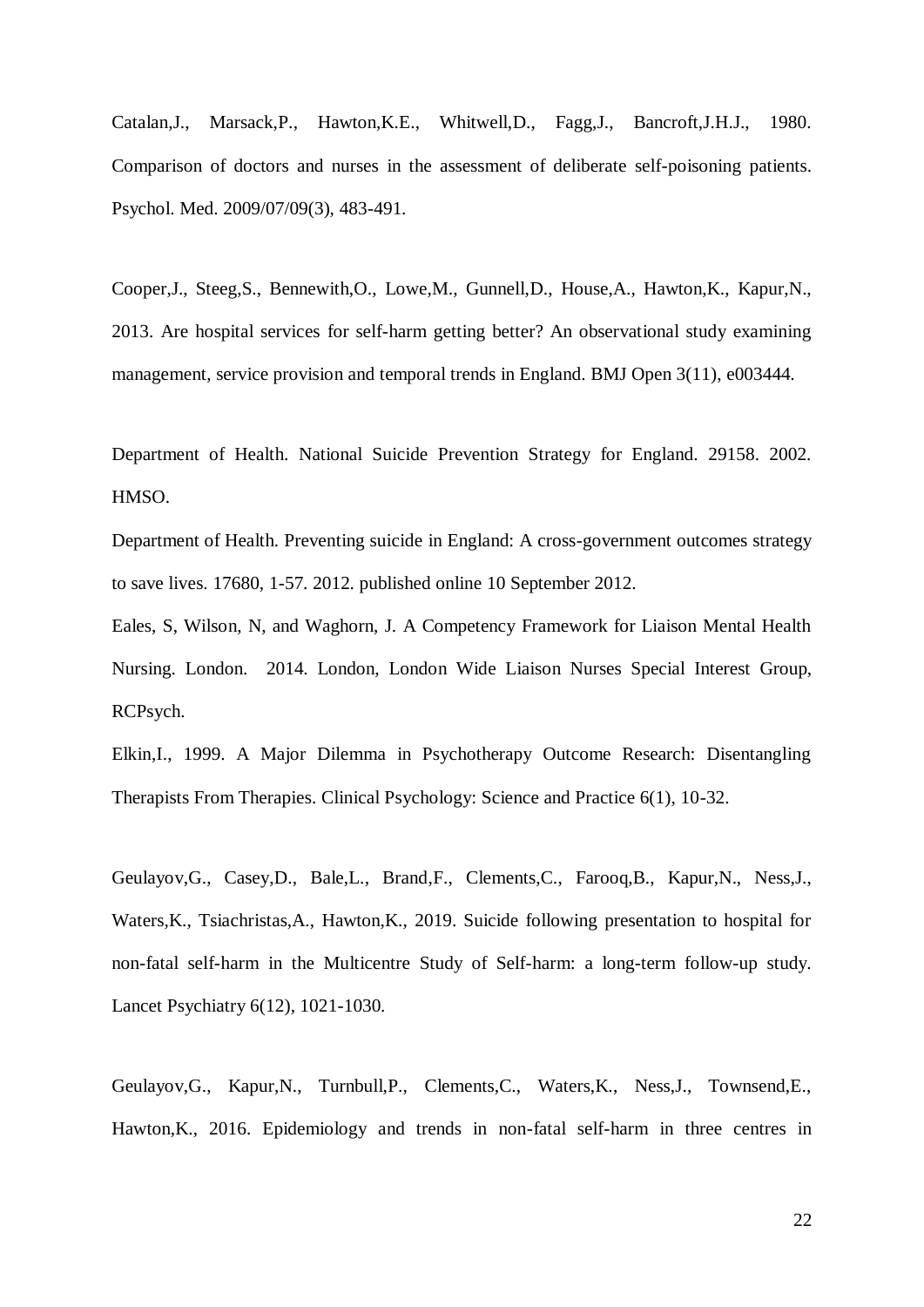England, 2000–2012: findings from the Multicentre Study of Self-harm in England. BMJ Open 6(4), e010538.

Hawton,K., Bergen,H., Casey,D., Simkin,S., Palmer,B., Cooper,J., Kapur,N., Horrocks,J., House,A., Lilley,R., Noble,R., Owens,D., 2007. Self-harm in England: a tale of three cities. Soc. Psychiatry Psychiatr. Epidemiol. 42(7), 513-521.

Hawton,K., Bergen,H., Kapur,N., Cooper,J., Steeg,S., Ness,J., Waters,K., 2012. Repetition of self-harm and suicide following self-harm in children and adolescents: findings from the Multicentre Study of Self-harm in England. Journal of Child Psychology and Psychiatry 53(12), 1212-1219.

Hawton,K., Harriss,L., Hall,S., Simkin,S., Bale,E., Bond,A., 2003. Deliberate self-harm in Oxford, 1990–2000: a time of change in patient characteristics. Psychol. Med. 2003/07/31(6), 987-995.

Hawton,K., Haw,C., Casey,D., Bale,L., Brand,F., Rutherford,D., 2015. Self-harm in Oxford, England: epidemiological and clinical trends, 1996-2010. Soc. Psychiatry Psychiatr. Epidemiol. 50(5), 695-704.

Health Education England, UCL, and National Collaborating Centre for Mental Health. Selfharm and Suicide Prevention Competence Framework: Adults and Older Adults. 2018. London.

Hickey,L., Hawton,K., Fagg,J., Weitzel,H., 2001. Deliberate self-harm patients who leave the accident and emergency department without a psychiatric assessment: A neglected population at risk of suicide. J. Psychosom. Res. 50(2), 87-93.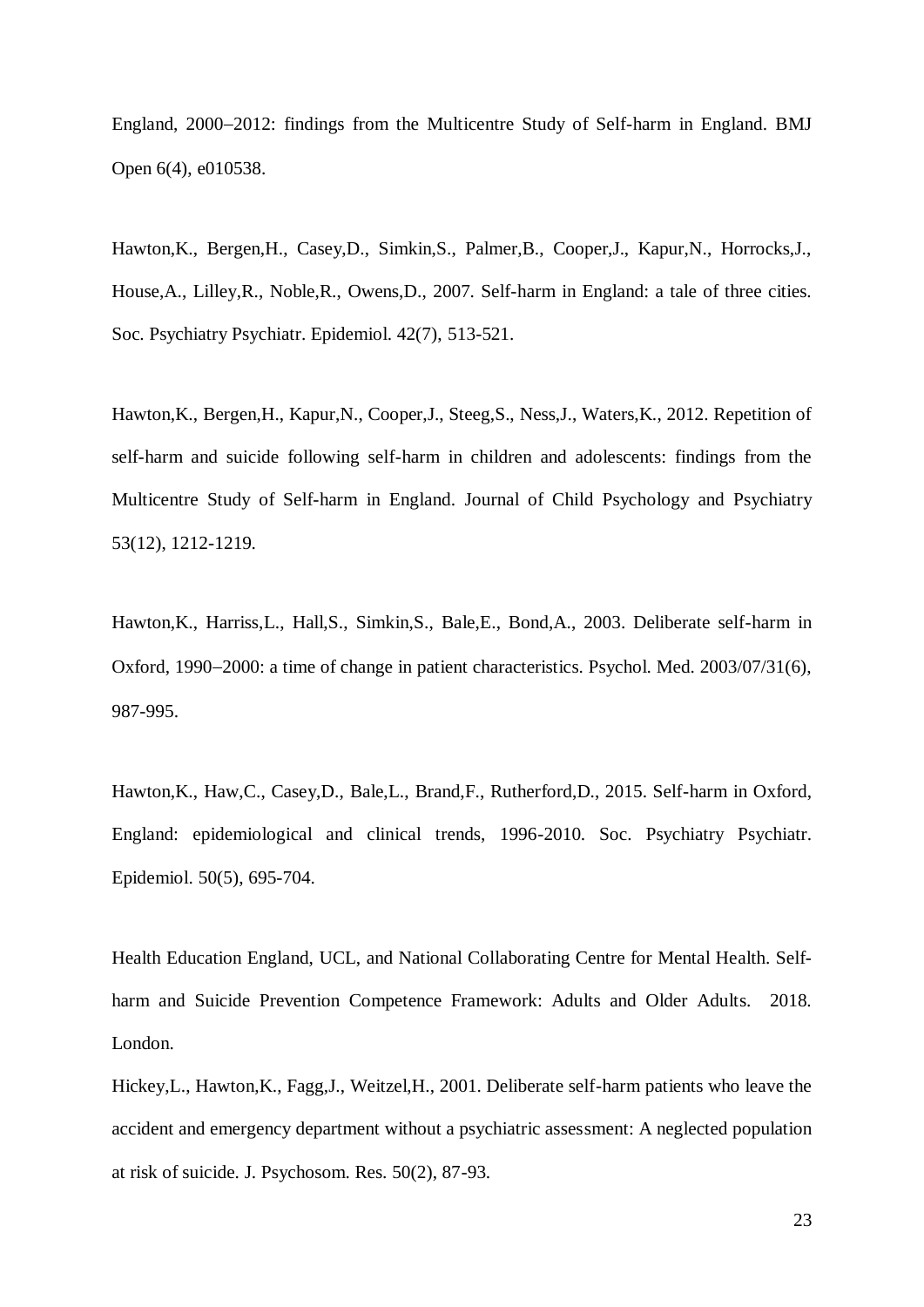Hunter,C., Chantler,K., Kapur,N., Cooper,J., 2013. Service user perspectives on psychosocial assessment following self-harm and its impact on further help-seeking: A qualitative study. J. Affect. Disord. 145(3), 315-323.

Kapur N, Murphy E, Cooper J, Bergen H, Hawton K, Simkin S, Casey D, Horrocks J, Lilley R, Noble R, Owens D, 2008. Psychosocial assessment following self-harm: Results from the Multi-Centre Monitoring of Self-Harm project. J. Affect. Disord. 106, 285-293.

Kapur,N., House,A., Dodgson,K., May,C., Creed,F., 2002. Effect of general hospital management on repeat episodes of deliberate self poisoning: cohort study. BMJ 325(7369), 866-867.

Kapur,N., Steeg,S., Webb,R., Haigh,M., Bergen,H., Hawton,K., Ness,J., Waters K, Cooper,J., 2013. Does clinical management improve outcomes following self-harm? Results from the multicentre study of self-harm in England. PLOS One 8(8), e70434.

Larkin,C., Di Blasi,Z., Arensman,E., 2014. Risk factors for repetition of self-harm: a systematic review of prospective hospital-based studies. PLOS One 9(1), e84282.

Mullins,D., MacHale,S., Cotter,D., 2010. Compliance with NICE guidelines in the management of self-harm. BJPsych Bulletin 2018/01/02(9), 385-389.

Murphy,E., Kapur,N., Webb,R., Cooper,J., 2011. Risk assessment following self-harm: comparison of mental health nurses and psychiatrists. J. Adv. Nurs. 67(1), 127-139.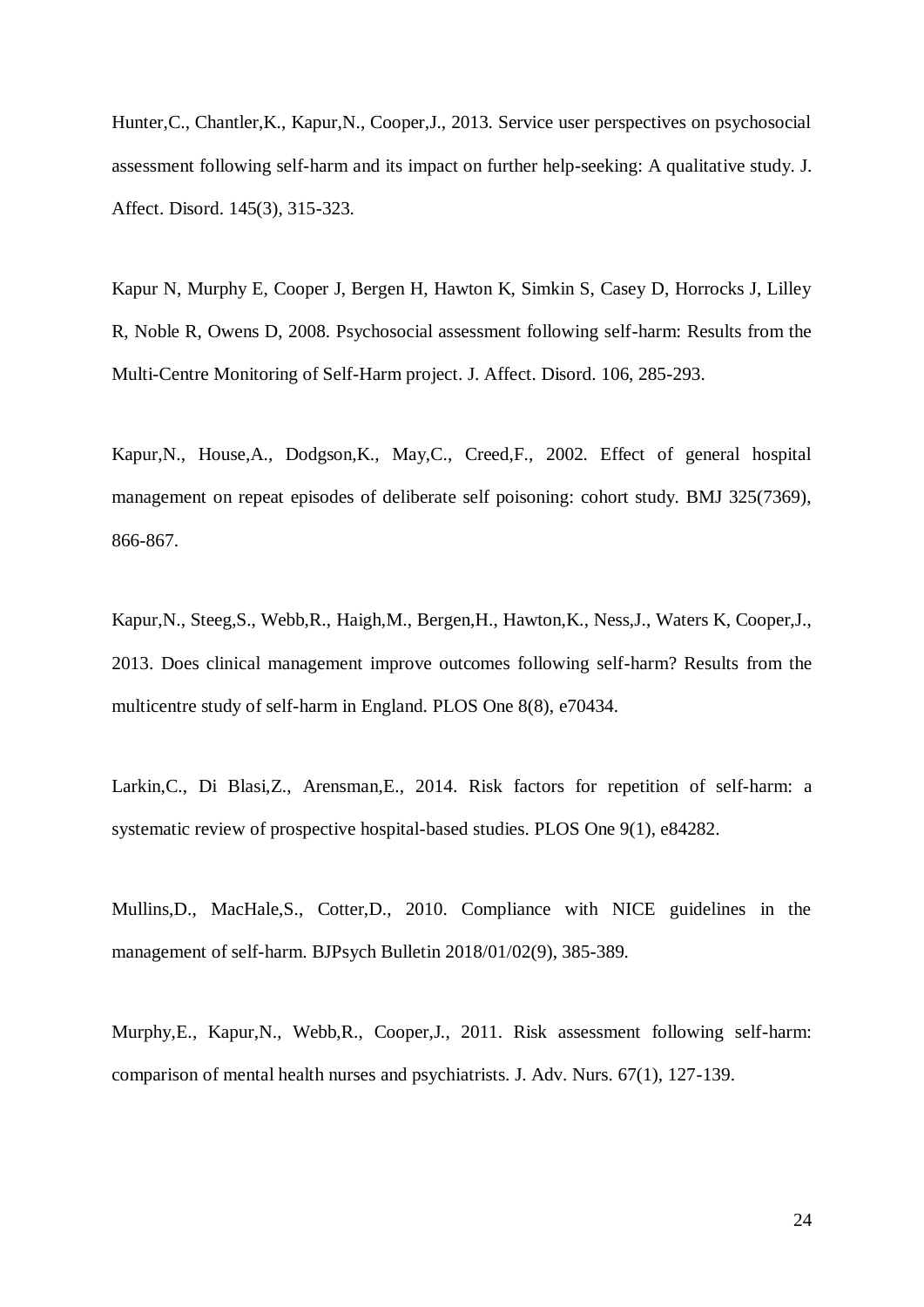Murphy,E., Kapur,N., Webb,R., Purandare,N., Hawton,K., Bergen,H., Waters,K., Cooper,J., 2012. Risk factors for repetition and suicide following self-harm in older adults: multicentre cohort study. Br. J. Psychiatry 2018/01/02(5), 399-404.

National Institute for Health and Care Excellence (NICE). Self-harm in over 8s: short-term management and prevention of recurrence. Clinical guideline 16 (CG16). 2004.

Ref Type: Report

National Institute for Health and Care Excellence (NICE). Self-harm in over 8s: long-term management. Clinical guideline 133 (CG133). 2011.

Ref Type: Report

Newson-Smith,J.G.B., Hirsch,S.R., 1979. A Comparison of Social Workers and Psychiatrists in Evaluating Parasuicide. Br. J. Psychiatry 2018/01/29(4), 335-342.

Pitman,A., Tyrer,P., 2008. Implementing clinical guidelines for self harm - highlighting key issues arising from the NICE guideline for self-harm. Psychology and Psychotherapy: Theory, Research and Practice 81(4), 377-397.

Royal College of Psychiatrists. Self-harm, suicide and risk: helping people who self-harm. Final report of a working group. College Report CR158. 2010a. London, Royal College of Psychiatrists.

Royal College of Psychiatrists. Self-harm, suicide and risk: helping people who self-harm. Final report of a working group. College Report CR158. 2010b. London, Royal College of Psychiatrists.